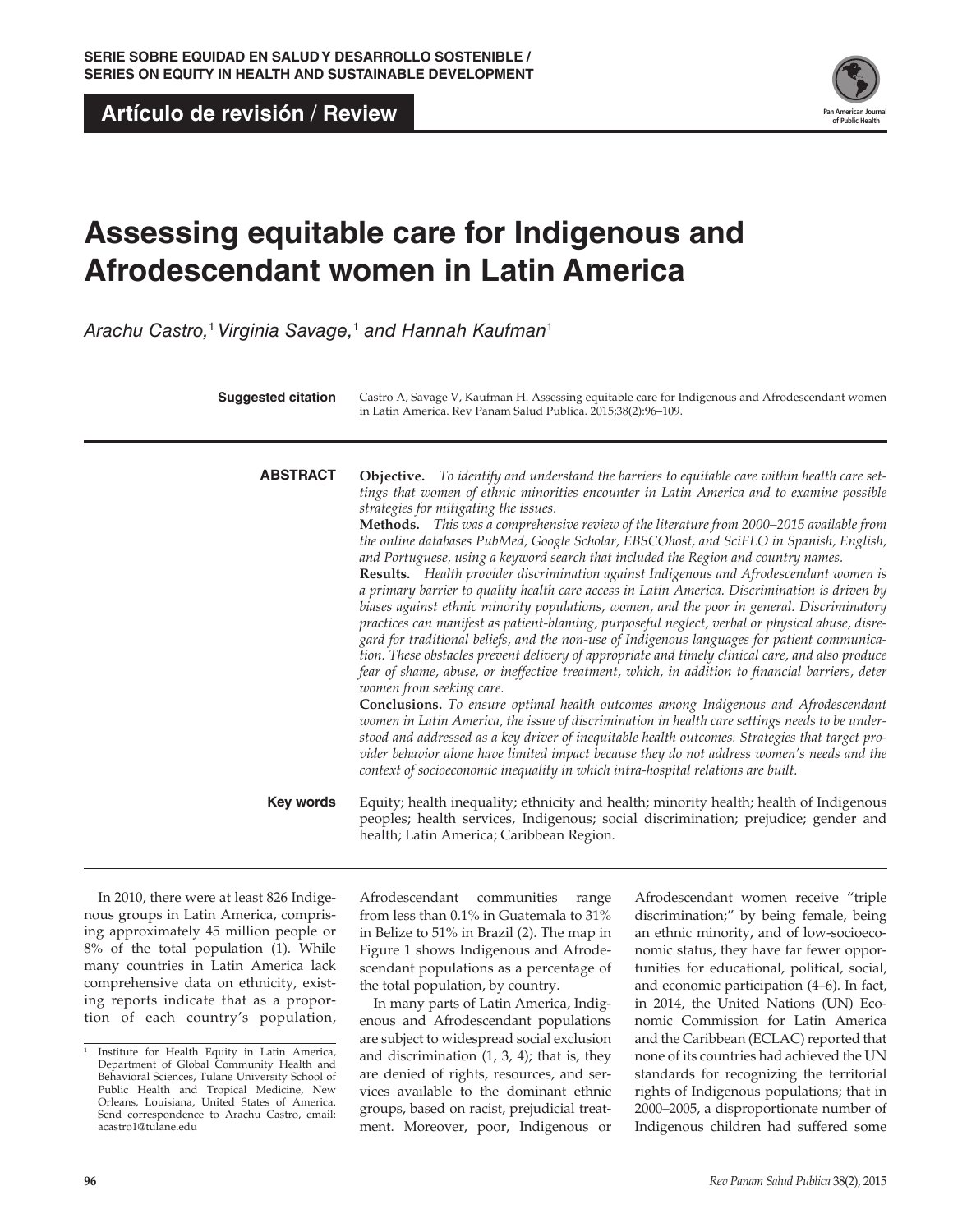

**FIGURE 1. Percentage of Indigenous and Afrodescendant populations in Latin America, by country, 2002–2012**

I: Percent of Indigenous people within each country; A: Percent of Afrodescendant people within each country; N/A: Census did not collect this variable.

*Source:* Based on most recent census data that included information on self-identified ethnicity. The census year is within parenthesis.

form of material deprivation (88% vs. 63% of the area's total population); and that Indigenous women remain widely underrepresented in decision-making positions at the political party, municipal, and federal levels, although Indigenous men are gaining increased political representation in Bolivia, Guatemala, Nicaragua, and Panama (1).

Throughout the world, broad social exclusion and discrimination against women, ethnic minorities, the poor, sexual minorities, and other populations whose rights are often infringed upon have a significant negative impact on mental and physical health that result from stress

responses (7, 8). In segmented health systems in which users of public health facilities are overwhelmingly from the lowest wealth quintiles, the clinical encounter in the public system becomes the locus of reproduction of unbalanced social and gender power dynamics between patients and healers (doctors, nurses, and nurse assistants) (9) and between and within health care providers and other workers of different hierarchical strata. In these contexts, discrimination is systematically embedded as an intrinsic component of the clinical encounter, contributing to differential health outcomes, not only as a stressor, but as a result of poor quality of care or outright neglect. Therefore, differences in access to quality health care and in health outcomes that result from exclusion and discrimination constitute forms of health inequity—they are "unnecessary, avoidable, unfair, and unjust" (10).

In 2014, the World Health Organization published a statement advocating for the elimination of disrespect and abuse of women during childbirth in health facilities through the improvement of quality of care (11). But incisive calls for action at the global level have stressed the importance of studying the root causes of this phenomenon as the power structure of the medical field (12) and as "a symptom of fractured health systems" (13) that needs to be addressed by focusing on the intentional mistreatment of women (14)—even though the intent may be so ingrained that discriminatory practices may be generated spontaneously (12). Given how deeply rooted social and gender discrimination can be in health care, some authors have argued that it not be considered just another quality of care issue or a lack of professional ethics, but rather, a complex sociological problem (12) requiring structural transformation.

Although several countries in Latin America have enacted measures to achieve universal health care (UHC), national and regional reports indicate that health equity remains elusive, standing as an impediment to reaching UHC (15–18). This may be particularly true regarding Indigenous and Afrodescendant women, who frequently suffer worse health outcomes and shorter life expectancy (15, 16), and migrant women, who may experience difficult access to timely and quality health care (17, 18), among others.

Consequently, this study seeks to assess how social exclusion and discrimination in the health care setting affect Indigenous and Afrodescendant women in Latin America in order to raise awareness and identify strategies for improving health equity in response to their needs; that is, responsive to women's living conditions, concerns, and priorities. Although a global, systematic review of mistreatment of women during childbirth has been published and it included studies from Latin America (19), to the authors' knowledge this is the first review of discrimination against Indigenous and Afrodescendant women in the health care setting in Latin America.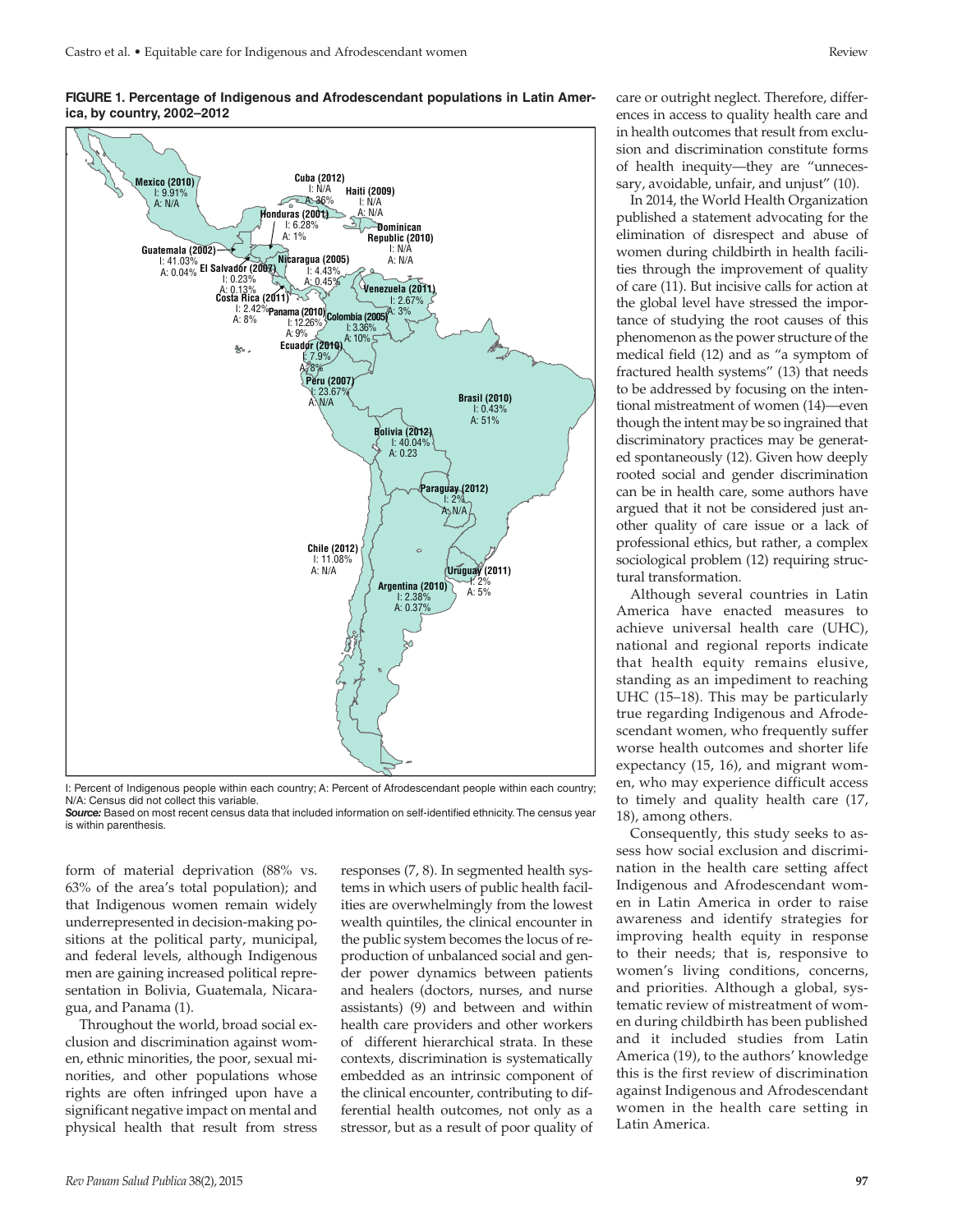## **MATERIALS AND METHODS**

This was a comprehensive review of the literature published in 2000–2015 available from the online databases PubMed, Google Scholar, EBSCOhost, and SciELO. In addition to the Region and individual country names, the following key word search was conducted in English, Spanish, and Portuguese, respectively: (a) Afrodescendants, barriers to care, discrimination, disrespect, equity, health care, Indigenous, inequality, intercultural care, maltreatment, marginalization, maternal health, minority, quality of care, rejection, shame, women; (b) *afrodescendientes, atención médica, barreras, calidad, desigualdad, discriminación, estigmatización, equidad, etnia, indígenas, interculturalidad, maltrato, salud, servicios de salud;*  and (c) *afro-descendentes*, *barreira de acesso, desigualdade em saúde, desumanização, discriminação, equidade, estigmatizacão, indígenas, maltrato, saúde.* Only documents pertaining to Latin America were retained.

## **RESULTS**

Results included a total of 60 publications—reports, journal articles, books, and other scholarly papers—published in 2000–2015; of these, 32 were in English, 18 in Spanish, and 10 in Portuguese. For analysis, they were grouped into three categories:

(a) Studies of discrimination against women in the health care setting: 40 publications, of which 26 specifically focused on women of ethnic minorities; the remaining did not mention ethnicity specifically, but had been conducted in areas inhabited by Indigenous and Afrodescendant populations.

(b) Studies on the causes of discrimination and its effects on health outcomes: 15 publications.

(c) Studies or reports on interventions and strategies aimed at reducing discrimination in the health care setting: 17 publications.

Nineteen of the publications fell into more than one category.

## **Discrimination in the health care setting as a public health issue**

A synthesis of existing literature based on studies conducted in Argentina, Brazil, Bolivia, Chile, Colombia, Costa Rica, Cuba, Dominican Republic, Guatemala, Mexico, and Peru—indicates that widespread provider discrimination and violence are chief barriers that prevent women of ethnic minorities from accessing quality health services in Latin America. The majority of these studies  $(n = 28)$  draw primarily from qualitative research methods, including interviews and focus groups with women of ethnic minority, health care providers, indigenous medicine practitioners, and others; 5 studies used mixed qualitative and quantitative methods; and 7 studies employed only quantitative methods. Descriptions of these studies (5, 6, 12, 17, 18, 20–55) can be found in order of publication in Table 1.

As shown in Table 1, discrimination and violence can manifest through numerous behaviors practiced by medical personnel. Primarily, language and communication barriers, which occur frequently, can constitute forms of discrimination (46) by promoting inequitable power structures between doctors and patients (6, 21, 23) and limiting the provider's ability to address patient needs. Cultural insensitivity and a lack of intercultural care are also common among health care providers throughout Latin America (47). Specific examples include: disregard for a woman's opinion concerning her condition and treatment (33, 42, 44, 49); condemnation of traditional concepts of medicine and healing (6, 46); and active rejection of benign or even beneficial cultural practices, such as giving birth in a vertical position (30), drinking tea after childbirth, or giving birth in a room with a warm temperature (6). Additionally, provider discrimination can take the form of verbal abuse, such as patient blaming, public humiliation, scolding, and name-calling (22, 24, 30, 34, 37, 50, 54)—causing shame and creating exclusion (17, 34, 36, 54). Physical abuse is another form of discrimination, in which providers perform unnecessary procedures or hit, slap, or touch women in painful or uncomfortable ways (20, 23, 37) or refuse to administer pain medication (28, 37). Discrimination also appears in providers' purposeful neglect of patients, such as was found among Nicaraguans living in Costa Rica (17), Indigenous women in Peru (6), Haitian women in the Dominican Republic (41), Afro-Brazilian women in Brazil (28), and Mayan women in Guatemala (43). Finally, research highlights incidents of

Indigenous women in Peru (18) and Nicaraguan immigrants in Costa Rica (17) being denied medical attention for both minor and life-threatening health concerns.

Further regarding issues of humiliation, a 2013 study of Jalisco in northwestern Mexico found reports of Huichol Indigenous women feeling shame and being treated as morally and intellectually inferior by the local health personnel (50, 54). Similar experiences of shame were reported among Nicaraguan health care users in Costa Rica (17), Indigenous women in Peru and in the Yacapaní area of Bolivia (6, 34), and Peruvian women seeking care in Chile (18). A 2011 study in Guatemala concluded that social exclusion of Indigenous people was particularly manifest in clinical settings, where non-Indigenous health care providers often reject the Mayan people and their beliefs, and blame their illnesses on cultural practices (43). Similarly, a 2008 study from Colombia described inequities within health care systems as the product of broader social and structural patterns of exclusion for Afrodescendants and other ethnic minorities (32). Reports from Peru also suggest that shortages of human health resources and medical supplies in health facilities may fuel increased provider discrimination (6).

## **Health outcomes and discrimination in health facilities**

Thus far, few studies have specifically quantified the effects of discrimination on health outcomes among Indigenous and Afrodescendant women in health facilities in Latin America. However, the studies included in this review indicate numerous short and long-term effects that may result from this phenomenon. Primarily, health care discrimination may fuel inequitable health outcomes between women of dominant and those of minority ethnicity. A 2010 ECLAC report attributed the high maternal mortality ratio (MMR) in Latin America and the Caribbean to health system discrimination against Indigenous and Afrodescendant women (40). This report claimed that unequal health outcomes between women of dominant ethnic groups and those of ethnic minorities resulted from institutionalized racism (40). A 2007 report by Physicians for Human Rights also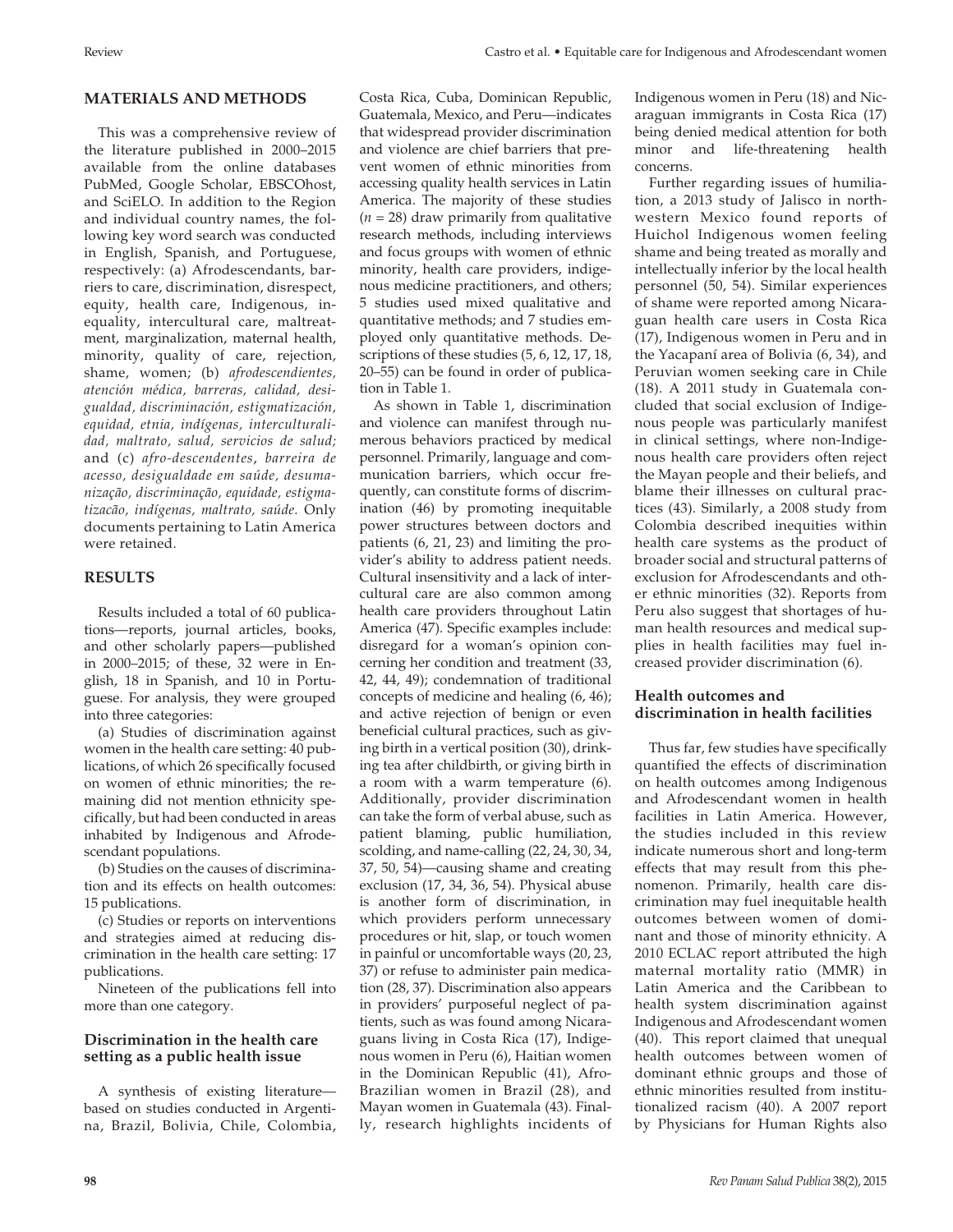|                                                |                                                                                |                                                                                                                  |                                                                                                                                             | rABLE 1. Review of literature that offers evidence of discrimination against women of ethnic minority in health care settings in Latin America, 2000 – 2015                                                                                                                                                                                                                                                                                                                           |
|------------------------------------------------|--------------------------------------------------------------------------------|------------------------------------------------------------------------------------------------------------------|---------------------------------------------------------------------------------------------------------------------------------------------|---------------------------------------------------------------------------------------------------------------------------------------------------------------------------------------------------------------------------------------------------------------------------------------------------------------------------------------------------------------------------------------------------------------------------------------------------------------------------------------|
| Author(s), year<br>(reference)                 | Geographic area                                                                | noitial<br>Study po                                                                                              | Study design                                                                                                                                | Findings                                                                                                                                                                                                                                                                                                                                                                                                                                                                              |
| Castro, 2000 (20)                              | Rural Morelos area, Mexico                                                     | Women using health services                                                                                      | In-depth interviews                                                                                                                         | condescension, asserting their superiority, demanding subordination, reprimanding women<br>Health provider discrimination against women, including inappropriate sexual comments,<br>for screaming or "misbehaving" during labor.                                                                                                                                                                                                                                                     |
| Coimbra Jr. & Santos,<br>2000 (21)             | Brazil                                                                         | $\mathbf{\underline{\omega}}$<br>Indigenous peopl                                                                | Review of country data                                                                                                                      | Ethnic minorities experienced exclusion, marginalization, and discrimination that exposed<br>them to higher rates of morbidity and mortality than national levels, malnutrition and<br>hunger, occupational risks, and sexual violence.                                                                                                                                                                                                                                               |
| de Oliveira & Madeira,<br>2002 (22)            | Belo Horizonte, Minas Gerais,<br>Brazil                                        | women,<br>a public hospital<br>Eight adolescent                                                                  | Open interviews                                                                                                                             | Participants reported feeling violated during childbirth, particularly during vaginal exams.<br>Women reported that staff were unresponsive to pain and were verbally abusive.                                                                                                                                                                                                                                                                                                        |
| Castro & Erviti,<br>2003 (23)                  | Mexico                                                                         | Women delivering and receiving<br>reproductive health services,<br>public hospitals                              | individual testimonies, and systematic<br>Three-phase study using random<br>observations in delivery rooms<br>sampling of case reports, 200 | Widespread trends of physical and psychological abuse during labor and delivery, including<br>and inappropriate sexual allusions. These abuses reflect broader discrimination against<br>discounting opinions and suffering, threats and physical punishment, using coercion,<br>women that has become largely normalized as standard procedure among staff.<br>health staff controlling/intimidating women, promoting obedience and passivity,                                       |
| Miller et al., 2003 (24)                       | Dominican Republic                                                             | naternity<br>Women, public m<br>hospitals                                                                        | patient and staff interviews; review of<br>Observations of maternity facilities;<br>national statistics                                     | High rates of maternal mortality in Dominican hospitals were attributed to a lack of quality<br>care in maternity facilities. Medical providers severely lacked respect for women's dignity,<br>neglected patients, and inconsistently followed national childbirth and delivery norms.                                                                                                                                                                                               |
| et al., 2004 (25)<br>Alarcón-Muñoz,            | Auracanía area, Chile (poorest<br>with highest proportion of<br>Mapuche)       | Mapuche Indigenous people,<br>Chile                                                                              | Descriptive study using probability<br>sampling                                                                                             | Mapuches, particularly women, expressed a need for developing health policy to improve<br>intercultural care at health facilities. Cultural insensitivity and ethnicity-based discrimination<br>Indigenous health providers did not see the need for any policies to acknowledge Mapuche<br>health traditions or improve providers' cultural competency or non-discriminatory<br>from health providers, exacerbated by lack of supervision from health authorities. Non<br>practices. |
| Roost, et al.,<br>2004 (26)                    | Guatemala (mostly inhabited by<br>San Miguel Ixtahuaca'n,<br>Maya-descendants) | Maya traditional                                                                                                 | birth attendants Qualitative interviews using purposive<br>sampling                                                                         | Traditional birth attendants explained that Mayan women choose home birth due to feared<br>verbal or physical mistreatment from medical personnel, discrimination at facilities, and<br>unnecessary cesareans, originating from personal experience or hearsay/<br>recommendations.                                                                                                                                                                                                   |
| Alarcón-Muñoz &<br>Vidal-Herrera,<br>2005 (27) | Auracanía area, Chile (poorest<br>with highest proportion of<br>Mapuche)       | non-Mapuche descent, Chile<br>Women of Mapuche and                                                               | 94 in-depth interviews                                                                                                                      | Mapuche women expressed that health providers lacked cultural competence, and did not<br>possess the knowledge/skills to address the health needs of Mapuche women and their<br>children.                                                                                                                                                                                                                                                                                             |
| 2005 (28)<br>Leal et al.,                      | <b>Brazil</b>                                                                  | and white women, public<br>maternity hospitals<br>Afrodescendant,                                                | mixed ethnicity, Cross-sectional study using interviews<br>and review of medical records                                                    | without anesthesia, to be less satisfied with prenatal, labor, and newborn care. They also<br>Afrodescendant and women of mixed ethnicity were significantly more likely than white<br>women to be turned away from the first hospital they visited, to experience childbirth<br>were shown to suffer broader social inequalities, e.g., lack of access to education,<br>adolescent pregnancy, and poverty.                                                                           |
| Fernando-Juárez,<br>2005 (29)                  | Bolivia (country with a high<br>proportion of Indigenous<br>people)            | non-Indigenous maternal health<br>Indigenous healers and<br>care providers                                       | Anthropological field study                                                                                                                 | Indigenous women seeking biomedical health care often faced barriers to accessing care in<br>clinical settings. Health care professionals dehumanized birthing and lacked the language<br>skills, cultural competency, and/or respect to enable a positive birthing experience.                                                                                                                                                                                                       |
| Teixeira & Pereira<br>2006 (30)                | Cuiabá, Mato Grosso, Brazil                                                    | 10 women, hospitals of Cuiabá                                                                                    | In-depth interviews                                                                                                                         | Women associated the hospital with suffering, abandonment, fear, and anguish, and<br>reported hostility from medical personnel, disrespectful language, and difficulty receiving<br>permission for a vertical-position birth. Some r<br>understand.                                                                                                                                                                                                                                   |
| Hautecoeur, et al.,<br>2007(31)                | Rabinal district, Guatemala<br>(primarily Mayan)                               | Ladino (mestizos who primary<br>in people and<br>ish) health<br>Indigenous Maya<br>language is Span<br>providers | 20 in-depth interviews                                                                                                                      | Mayan participants experienced communication barriers with health care providers who did<br>not understand Mayan languages or belief systems. Also reported unfair differences in the<br>quality of care provided to Mayan versus Ladina women.                                                                                                                                                                                                                                       |
|                                                |                                                                                |                                                                                                                  |                                                                                                                                             | (Continued)                                                                                                                                                                                                                                                                                                                                                                                                                                                                           |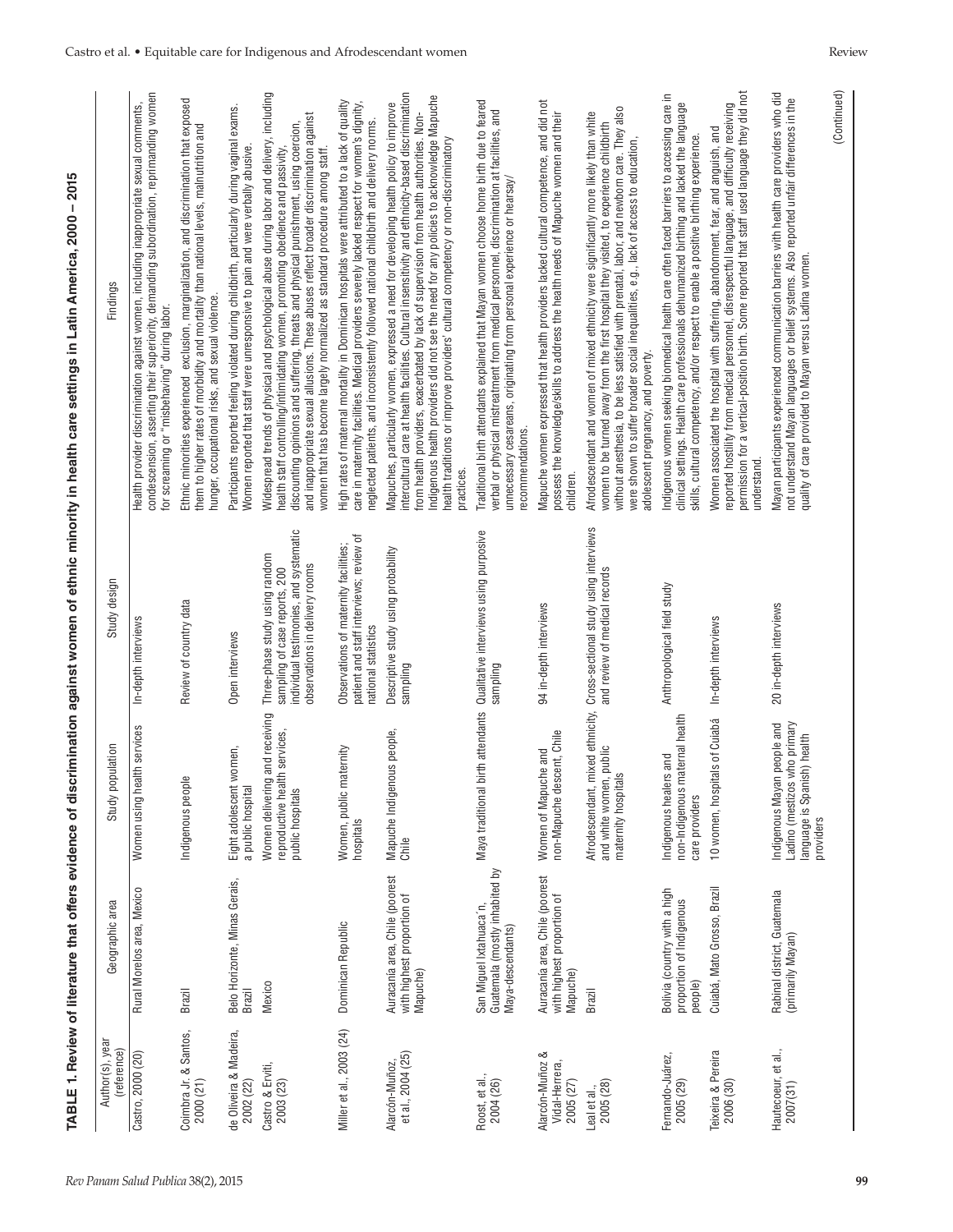| <b>FABLE 1. (Continued)</b>                        |                                                                                                      |                                                                                    |                                                                                                                                                                                                                        |                                                                                                                                                                                                                                                                                                                                                                                                                                                                                                                                                                                                                                                                                   |
|----------------------------------------------------|------------------------------------------------------------------------------------------------------|------------------------------------------------------------------------------------|------------------------------------------------------------------------------------------------------------------------------------------------------------------------------------------------------------------------|-----------------------------------------------------------------------------------------------------------------------------------------------------------------------------------------------------------------------------------------------------------------------------------------------------------------------------------------------------------------------------------------------------------------------------------------------------------------------------------------------------------------------------------------------------------------------------------------------------------------------------------------------------------------------------------|
| Author(s), year<br>(reference)                     | Geographic area                                                                                      | noitian<br>Study po                                                                | Study design                                                                                                                                                                                                           | Findings                                                                                                                                                                                                                                                                                                                                                                                                                                                                                                                                                                                                                                                                          |
| Yamin, et al., 2007 (6)                            | Rural areas, Peru (country with   Indigeno<br>a high proportion of Indigenous  facilities<br>people) | Indigenous women at medical                                                        | interviews of close contacts of women<br>medical records; physical retracing of<br>structured staff interviews; review of<br>who died of maternal causes; semi-<br>Key informant interviews; in-depth<br>paths to care | The health system of Peru both showcases and exacerbates patterns of social exclusion of<br>overall trends of mistreatment, discrimination, delays, and neglect by health services<br>serving Indigenous women; examined individual- and structural-level contributing factors.<br>Indigenous women, particularly illiterate and extremely poor. Included case studies and                                                                                                                                                                                                                                                                                                        |
| Hernández-Álvarez,<br>Ariza-Montoya &<br>2008 (32) | Bogotá, Colombia                                                                                     | Ethnic minorities                                                                  | groups with Afrodescendants, Indigenous<br>39 in-depth interviews and six focus<br>people, and ethnic minorities                                                                                                       | Ethnic discrimination was a primary barrier to accessing care in clinical settings in Bogotá.<br>Other barriers included conflicting cultural conceptions of health and provider<br>discrimination toward patients of low socioeconomic status.                                                                                                                                                                                                                                                                                                                                                                                                                                   |
| Nagahama & Santiago,<br>2008 (33)                  | Maringá, Paraná, Brazil                                                                              | gave birth<br>at two public hospitals<br>569 women that                            | hospital patient charts and interviews<br>Cross-sectional design, analyzing                                                                                                                                            | labor and birth on the part of women and their companions; a resigned attitude by women<br>welcome the companion; medical personnel providing only basic standards of care during<br>abor without establishing a dialogue with the women or addressing their personal needs.<br>patients; insufficient provision of information; lack of preparation by the health team to<br>Barriers to humanized care included: a lack of knowledge of reproductive rights during<br>and their companions; asymmetrical relationship between health professionals and                                                                                                                          |
| Otis & Brett,<br>2008 (34)                         | Yapacaní, Bolivia                                                                                    | Women, rural and urban<br>Yapacaní area (mostly<br>Indigenous)                     | structured interviews, participants'<br>Key informant interviews, semi-<br>observations                                                                                                                                | 37% cited fear of embarrassment/humiliation by medical personnel as the primary reason<br>for not seeking maternal health care at a facility. Reports of providers scolding women,<br>failing to offer privacy, and rejecting their cultural beliefs regarding childbirth. Medical<br>personnel described as unwelcoming/hostile towards Indigenous women.                                                                                                                                                                                                                                                                                                                        |
| Almeida & Silva,<br>2008 (35)                      | Salvador, State of Bahia, Brazil                                                                     | Women at the public hospital                                                       | 25 interviews of women self-identified<br>morena, morena oscura, branca,<br>Afrodescendance negra, parda,<br>using adjectives related to<br>marrom, and sarara.                                                        | complaints, questions, and concerns were devalued. Some descriptions of treatment were<br>"horrible" and "humiliating."<br>Experienced dehumanizing care at the hospital; no assurance of good quality care;                                                                                                                                                                                                                                                                                                                                                                                                                                                                      |
| Goldade, 2009 (17)                                 | Costa Rica                                                                                           | Nicaraguan migrant workers<br>at public health facilities                          | 1000+ interviews, and observations                                                                                                                                                                                     | Migrants were portrayed as morally inferior, excessively demanding on the system, seen as<br>undeserving of medical citizenship. Reports of denied consultation for emergency and<br>chronic health issues. Nicaraguan migrants reported shame seeking care at hospitals.                                                                                                                                                                                                                                                                                                                                                                                                         |
| Roost et al.,<br>2009 (36)                         | La Paz, Bolivia                                                                                      | experienced severe morbidity<br>Indigenous women who<br>during/after childbirth    | In-depth interviews                                                                                                                                                                                                    | medical care for delivery because they felt excluded by and distrusting of personnel in the<br>facilities. However, few women cited cultural barriers as factors that discouraged facility<br>cultural barriers, that affect Indigenous women who might access maternal health care.<br>utilization, which implies the presence of structural disadvantages, rather than solely<br>The study found that particularly women from rural areas did not seek facility-based                                                                                                                                                                                                           |
| Bowser & Hill,<br>2010 (37)                        | Global study                                                                                         | Women delivering in medical<br>facilities throughout the world                     | literature, key informant interviews,<br>Review of published and gray<br>focus groups                                                                                                                                  | subjected to disrespect and abuse. Classified seven types of disrespect and abuse during labor<br>discrimination based on specific patient attributes (ethnicity, age, HIV status, traditional beliefs,<br>and delivery in clinical settings throughout the world: physical abuse (including sexual abuse),<br>non-consented care (unwanted C-sections, episiotomies, sterilization), non-confidential care<br>dentified various studies that observed women of ethnic minorities as more frequently<br>(including lack of physical privacy), non-dignified care (humiliation, shame, blaming)<br>socioeconomic status, education), abandonment of care, detention in facilities. |
| Castro, 2010 (38)                                  | Mexico                                                                                               | Reproductive health services<br>personnel                                          | 11 focus groups                                                                                                                                                                                                        | Shows that medical providers' mistreatment and abuse of women is institutional violence that<br>is embedded in Mexico's medical education systems and rigid hospital hierarchies. Personnel<br>view themselves as authorities/superior, and women patients as subordinate/inferior.                                                                                                                                                                                                                                                                                                                                                                                               |
| Castro & López,<br>2010 (39)                       | Brazil, Chile, Mexico, Brazil                                                                        | attending medical personnel<br>Women using reproductive<br>health services and the | Interviews, direct observations,<br>surveys                                                                                                                                                                            | patients as subordinates; two studies in Mexico found that providers largely viewed women<br>This book presents a series of case studies of provider discrimination/abuse of women.<br>as undeserving of medical citizenship; a study in Uruguay found that negative provider<br>attitudes can form a barrier to care for women seeking voluntary abortion services.<br>E.g., in Brazil, found that medical education leads medical personnel to view women                                                                                                                                                                                                                       |
|                                                    |                                                                                                      |                                                                                    |                                                                                                                                                                                                                        | (Continued)                                                                                                                                                                                                                                                                                                                                                                                                                                                                                                                                                                                                                                                                       |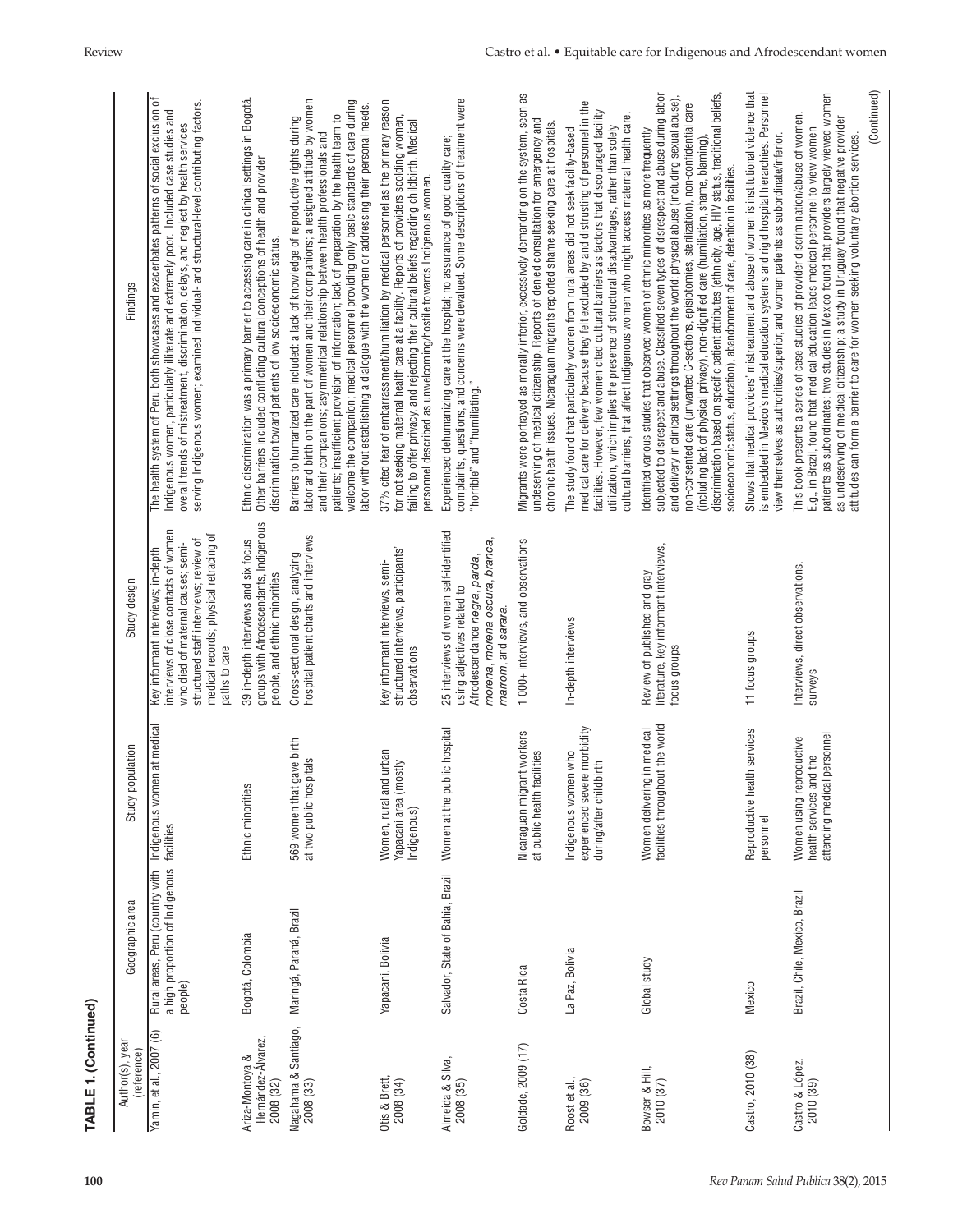| TABLE 1. (Continued)              |                                                                       |                                                                                                                     |                                                                                                                                                                     |                                                                                                                                                                                                                                                                                                                                                                                                     |
|-----------------------------------|-----------------------------------------------------------------------|---------------------------------------------------------------------------------------------------------------------|---------------------------------------------------------------------------------------------------------------------------------------------------------------------|-----------------------------------------------------------------------------------------------------------------------------------------------------------------------------------------------------------------------------------------------------------------------------------------------------------------------------------------------------------------------------------------------------|
| Author(s), year<br>(reference)    | Geographic area                                                       | Study population                                                                                                    | Study design                                                                                                                                                        | Findings                                                                                                                                                                                                                                                                                                                                                                                            |
| Oyarce & Pedrero,<br>2010 (40)    | Latin America                                                         | Indigenous and<br>populations                                                                                       | Afrodescendant Review of country data                                                                                                                               | A "situation of systematic violence" exists that prevents Afrodescendant and other women<br>of minority ethnicity from accessing care in medical facilities. Health programs have failed<br>to address their health needs in health care settings and daily life.                                                                                                                                   |
| Felker-Kantor, 2011<br>(41)       | Elías Piña area, Dominican<br>Republic                                | Haitian women seeking medical<br>care                                                                               | Interviews, direct observations                                                                                                                                     | Reports that many Dominican medical personnel discriminated against Haitian women<br>through neglect, verbal abuse, and public humiliation.                                                                                                                                                                                                                                                         |
| García-Jorda et al.,<br>2011 (42) | Havana, Cuba                                                          | Women giving birth in maternity<br>facilities, their partners,<br>attending obstetricians                           | 36 interviews/observations of<br>women in labor                                                                                                                     | structures between doctors and patients; a lack of autonomy over their body during labor;<br>Women reported receiving over-medicalized non-humanized care; perceiving power<br>restrictions on companion involvement; and physical violence.                                                                                                                                                        |
| Rohloff, et al.,<br>2011 (43)     | Rural areas, Guatemala<br>(mostly Mayan communities)                  | Mayan people seeking<br>institutional health services                                                               | Summary of authors' past studies<br>and recorded observations                                                                                                       | Antagonism towards the rural Indigenous poor, which permeates social/cultural life, was<br>traditional health models. Patients expressed fear and mistrust of doctors. Providers<br>routinely displayed negligence/ignorance toward Indigenous patients; most had little<br>manifest in the clinical setting; the majority of providers were critical of Indigenous/<br>fluency in Mayan languages. |
| Enderle et al.,<br>2012 (44)      | Brazil                                                                | 269 adolescents who gave birth<br>Federal do Rio<br>at Universidade<br>Grande                                       | In-depth interviews                                                                                                                                                 | Adolescent women frequently reported neglect by medical personnel; expressions of pain<br>were ignored; and opinions concerning procedures, disregarded.                                                                                                                                                                                                                                            |
| shida, et al., 2012<br>(45)       | high proportion of Indigenous<br>Guatemala (country with a<br>people) | non-Indigenous<br>Indigenous and<br>women                                                                           | Logistic regression analyses of random<br>samples from 2009 National Survey of<br>Maternal and Infant Health                                                        | Ladina. The met need for modern contraceptives was also significantly lower. These ethnic<br>Institutional delivery was about half as common among Indigenous women as among<br>differences were attributable in part to Indigenous women not speaking Spanish.                                                                                                                                     |
| Muñoz Bravo, et al.,<br>2012 (46) | Cauca, Colombia                                                       | care, Indigenous midwives,<br>women seeking biomedical<br>Nasa Indigenous pregnant<br>local health promoters        | Ethnographic study using in-depth<br>interviews, a broad survey, focus<br>groups                                                                                    | traditions, communication and language barriers, restricted visiting hours, under-staffing<br>and frequent rotation of staff, lack of financial resources, and geographic inaccessibility.<br>Barriers to care for Nasa women seeking maternal services were: a disregard of Nasa<br>Nasa women and traditional attendants attribute little credibility to health facilities.                       |
| Wurtz, 2012 (47)                  | Latin America                                                         | Indigenous women of<br>reproductive age                                                                             | Literature review                                                                                                                                                   | and unsafe abortion than do non-Indigenous. Family planning programs/services were slow<br>Throughout Latin America, Indigenous women suffer higher rates of unintended pregnancy<br>to reach Indigenous populations, particularly in remote areas, and often do not provide<br>culturally-appropriate care.                                                                                        |
| Aguiar et al, 2013 (48)           | São Paolo, Brazil                                                     | 18 medical providers from the<br>public and private sectors                                                         | Semi-structured interviews                                                                                                                                          | acknowledged that medical personnel do not consider verbal threats/negative remarks to<br>Health workers acknowledged the existence of discrimination/disrespectful practices<br>toward women during prenatal, childbirth, and postpartum care; however, they also<br>be violent.                                                                                                                   |
| Van Dijk, et al.,<br>2013 (49)    | Guatemala                                                             | Mayan women<br>using facilities for childbirth<br>comadronas (Mayan birth<br>Medical personnel,<br>attendants), and | 107 semi-structured interviews                                                                                                                                      | Despite a national policy established in 2000 to incorporate traditional birthing practices<br>medical personnel and several Mayan women reported still being unable to access<br>culturally-appropriate care. Mayan women felt neglected and that their traditional beliefs<br>into medical facilities, many comadronas reported feeling disrespected/disregarded by<br>were ignored.              |
| Gamlin, 2013 (50)                 | Jalisco area, Mexico                                                  | Huichol Indigenous migrant<br>workers                                                                               | Ethnographic study using in-depth<br>interviews and observations                                                                                                    | power to deny them their Oportunidades (conditional cash transfer program) payments.<br>Extreme inequity between Huichol Indigenous people and health care providers. Reported<br>that doctors reprimanded them for their 'unhealthy' cultural/social practices and had the<br>Study participants, mostly women, reported feeling shame/humiliation from medical<br>personnel.                      |
| Yajahuanca, et al.,<br>2013 (51)  | Iquitos, Loreto region, Peru                                          | Kukama Kukamiria women                                                                                              | (male and female), herbal doctors, and<br>25 individual interviews of pregnant<br>health partners, and observation of<br>women, nursing women, midwives<br>services | (Continued)<br>A preference for traditional care is justified based on feelings of neglect and vulnerability at<br>services for the cultural and well-being specificities of the Kukama Kukamiria women.<br>institutionalized health centers, resulting from the lack of consideration by the health                                                                                                |
|                                   |                                                                       |                                                                                                                     |                                                                                                                                                                     |                                                                                                                                                                                                                                                                                                                                                                                                     |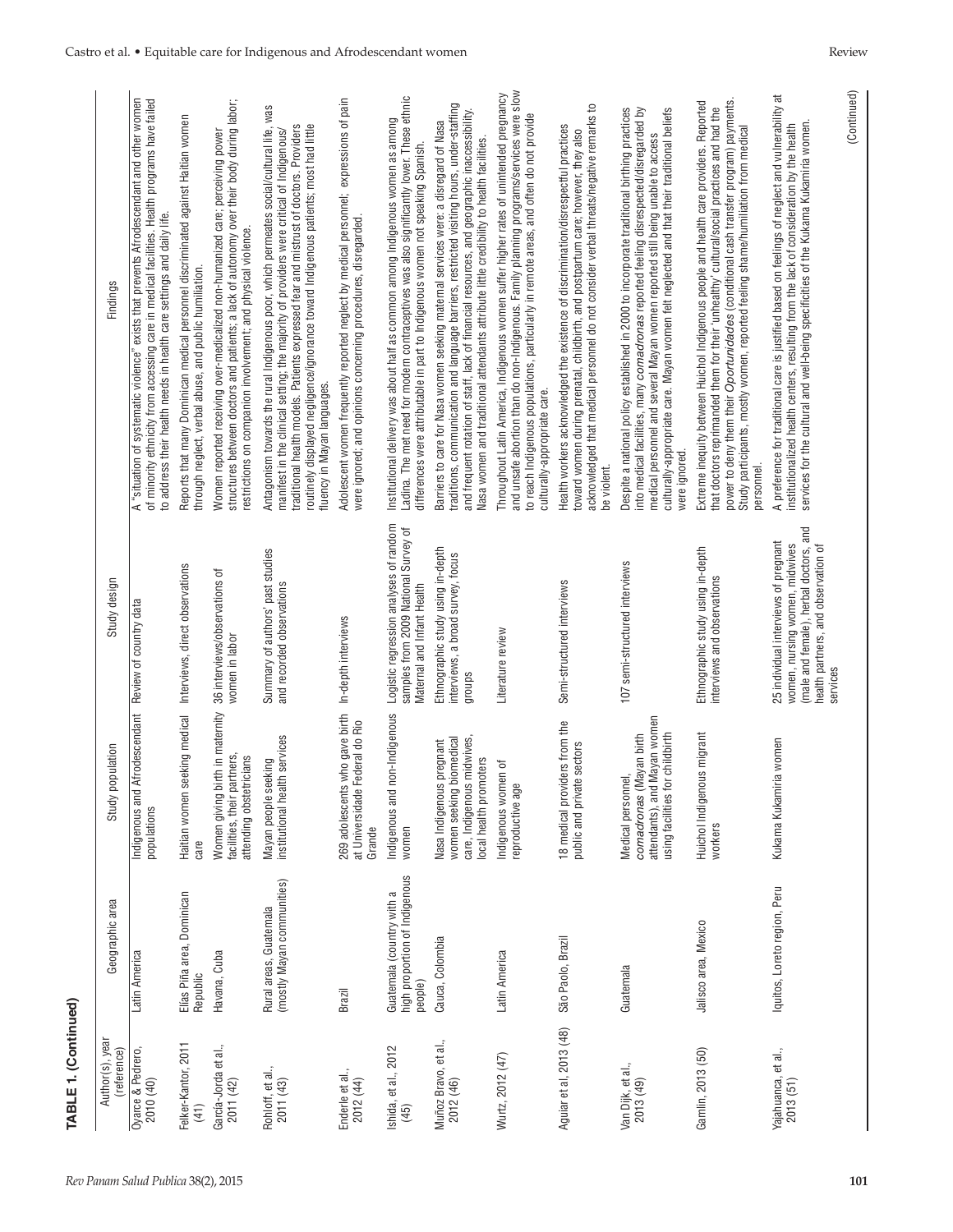| TABLE 1. (Continued)                  |                                                                           |                                                                               |                                                                                                                                                                                               |                                                                                                                                                                                                                                                                                                                                                                                                                                                                                                                             |
|---------------------------------------|---------------------------------------------------------------------------|-------------------------------------------------------------------------------|-----------------------------------------------------------------------------------------------------------------------------------------------------------------------------------------------|-----------------------------------------------------------------------------------------------------------------------------------------------------------------------------------------------------------------------------------------------------------------------------------------------------------------------------------------------------------------------------------------------------------------------------------------------------------------------------------------------------------------------------|
| Author(s), year<br>(reference)        | Geographic area                                                           | Study population                                                              | Study design                                                                                                                                                                                  | Findings                                                                                                                                                                                                                                                                                                                                                                                                                                                                                                                    |
| Castro, 2014 (12)                     | <b>Mexico</b>                                                             | Reproductive health services<br>personnel                                     | Observations in delivery rooms, focus<br>groups, literature review                                                                                                                            | students. During medical school, internships, and residencies, new doctors are surrounded<br>Punishment as a teaching method reoccurs when doctors in turn punish patients to incite/<br>Abuse/disrespect of female patients in Mexico stems from education/training of medical<br>by a hierarchical environment that subordinates women and promotes passivity<br>discourage certain behaviors.                                                                                                                            |
| Castro & Erviti,<br>2014 (52)         | Mexico                                                                    | Women who gave birth in a<br>medical facility, attending<br>medical personnel | Review of 25 years of studies on<br>obstetric violence                                                                                                                                        | Violence against women delivering in medical facilities in Mexico is a persisting proble, but<br>it has been largely framed as a "quality of care" issue, rather than as violence or human<br>rights violations.                                                                                                                                                                                                                                                                                                            |
| Chomat, et.al., 2014<br>(53)          | Quetzaltenango department,<br>Guatemala                                   | Mayan women who recently<br>gave birth                                        | Cross-sectional study, including<br>15-minute field surveys                                                                                                                                   | Extremely low rates of medical facility utilization for delivery and antenatal care due to: lack<br>of confidence in biomedical treatments, perception of poor quality of care, discriminating/<br>embarrassment over being examined, greater confidence in midwives. Other factors may<br>be a previous experience with health personnel/facilities, influence of spouse/relatives,<br>condescending treatment, inability of medical staff to speak Indigenous languages,<br>beliefs regarding pregnancy/appropriate care. |
| Scozia Leighton, et al.,<br>2014 (18) | Chile                                                                     | Peruvian migrant women<br>seeking health care                                 | In-depth interviews                                                                                                                                                                           | Peruvian women reported discrimination from Chilean health providers and being treated<br>as undeserving of care.                                                                                                                                                                                                                                                                                                                                                                                                           |
| Valeggia, 2014 (5)                    | Argentina, and department<br>Gran Chaco, northern<br>of Sololá, Guatemala | Toba Indigenous women<br>(Argentina) and Tzutujil Mayan<br>women (Guatemala)  | Literature review                                                                                                                                                                             | woman, and being Indigenous" in health settings, and health care providers blamed cultural<br>practices for women's health issues. In Gran Chaco, medical personnel did not treat the<br>In Guatemala, Tz'utijil women experienced "triple discrimination: being poor, being a<br>specific needs of Indigenous women.                                                                                                                                                                                                       |
| Gamlin & Hawkes,<br>2015 (54)         | Jalisco area, Mexico                                                      | Huichol Indigenous migrant<br>women                                           | Ethnographic study using in-depth<br>interviews and observations                                                                                                                              | Many chose to give birth without medical assistance due to fear of mistreatment/shaming<br>by medical providers who see Indigenous women as morally inferior.                                                                                                                                                                                                                                                                                                                                                               |
| Planas et al., 2015<br>(55)           | Lima, Peru                                                                | Women with Indigenous and<br>mestizo profiles                                 | planning, followed a script and enacted<br>Crossover randomized controlled trial<br>in 351 public health facilities. Women<br>posed as patients seeking family<br>Indigenous/mestizo profiles | Although no statistically-significant differences were found between the two ethnic profiles,<br>health providers only performed 37% of technical tasks required by Peruvian family<br>planning guidelines-a very low level of quality standards. The study did not allow<br>comparison with women from a dominant ethnicity.                                                                                                                                                                                               |
|                                       |                                                                           |                                                                               |                                                                                                                                                                                               |                                                                                                                                                                                                                                                                                                                                                                                                                                                                                                                             |

Review Castro et al. • Equitable care for Indigenous and Afrodescendant women

attributed high maternal mortality ra tios in Peru to the social and political marginalization of Indigenous women manifested in the country's health care system (6).

Latin American maternal and infant mortality statistics support these argu ments. As an example, in 1996, the infant mortality rate (IMR) among Afro-Brazil ian children was 62.3 per 1 000 live births, which was almost double the 37.3 IMR among children of predominantly European descent (56). Data from six countries showed that Indigenous and Afrodescendant infants experienced higher infant IMR than other infants (57). Additionally, in 2006, Indigenous wom en in Latin America experienced MMRs that were 2–3 times higher on average than national ratios (58). According to a 2013 report from the International Feder ation of Red Cross and Red Crescent Societies, the highest MMRs in Bolivia, Guatemala, Guyana, Honduras, and Panama are all found in primarily Indig enous areas (59). Data from 2007 (3) showed drastic inequities in MMR be tween Brazilian women identified as black (*preta*) and those identified as white (*branca*): in the 20–24 year age group, black women had an MMR of 44.5 per 100 000 live births, while white women had a ratio of 23.4; for those 25–29 years of age, it was 61.9 for black women and 40.5 for white.

The effects of provider discrimination directly compromise access to treatment (60). Various qualitative studies state that provider discrimination, coupled with financial barriers, affect health care utilization rates among women of ethnic minorities (6, 25, 26, 31, 34). A 2010 ECLAC report identified the cultural and language inaccessibility of maternal health services as a key factor deterring women of ethnic minorities from seeking medical care (40). Among communitylevel studies, three found that in 2004, 2007, and 2014, numerous Mayan wom en in Guatemala chose to give birth at home due to fear of personnel neglect, verbal abuse, and culturally inappropri ate treatment (26, 31, 53). Indeed, only 13% of the women participants in the 2014 study delivered in a hospital be cause they feared a lack of quality care, communication barriers with doctors, and mistreatment from personnel (53). Similarly, in a 2008 study in the Yacapaní Indigenous area of Bolivia, 37% of wom en participants cited fear of mistreatment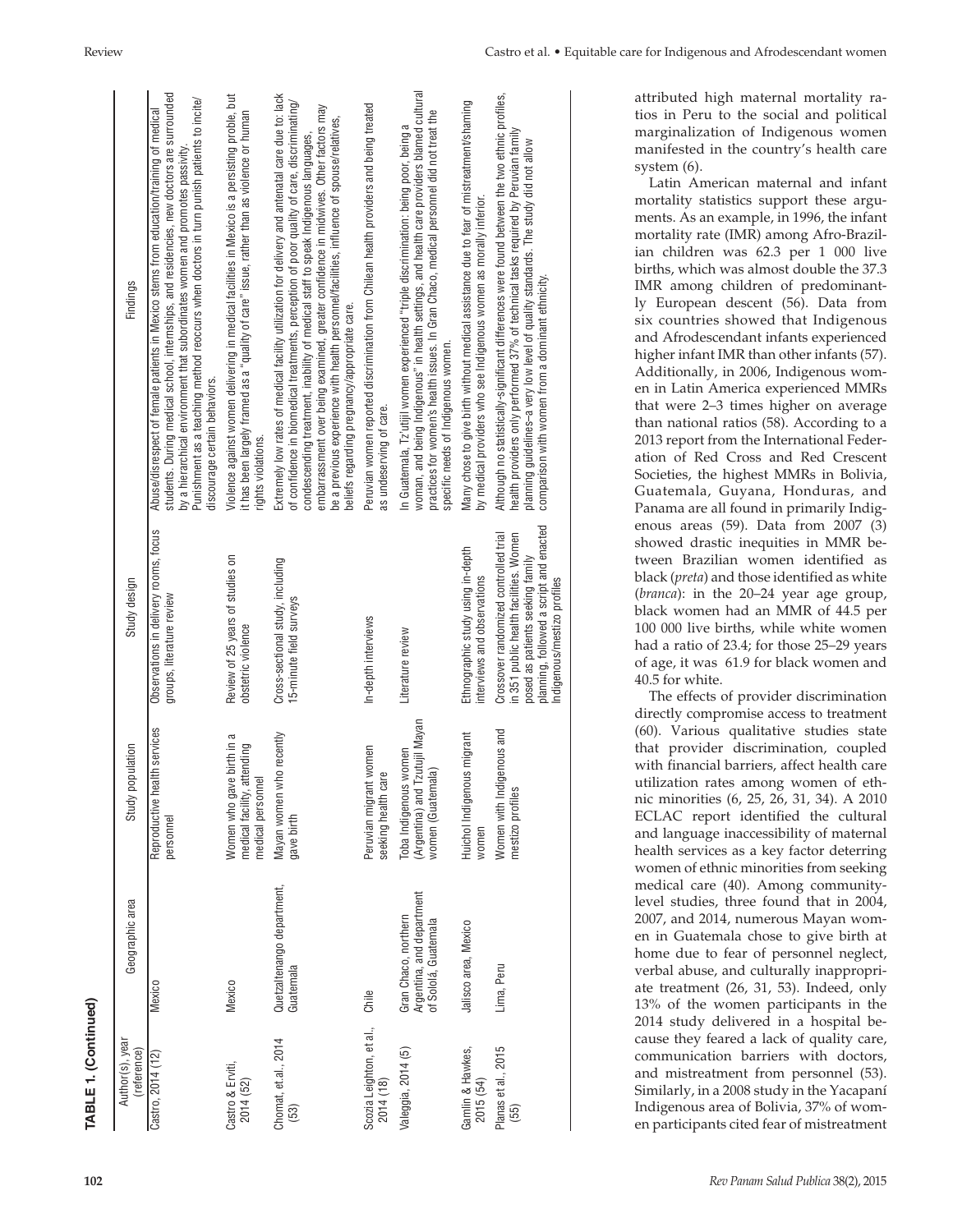**FIGURE 2. Percentage of Indigenous and non-Indigenous pregnant women in Bolivia, Ecuador, Guatemala, Nicaragua, and Peru who attended prenatal care, gave birth in a health facility, and received follow-up care, 2000–2004**



*Source:* Oyarce AM RB, Pedrero M. Salud materno-infantil de pueblos indígenas y afrodescendientes de América Latina: aportes para una relectura desde el derecho a la integridad cultural. Santiago: Economic Commission for Latin America and the Caribbean; 2010.





*Source:* Economic Commission for Latin America and the Caribbean. Guaranteeing Indigenous people's rights in Latin America. Santiago: ECLAC; 2014.

by staff as a key deterrent to seeking medical care (34). A 2007 report also found that the perceived low quality and inappropriateness of maternal health care services discouraged Indigenous women in Peru from seeking care (6).

Two ECLAC reports included disaggregated health care utilization according to the Indigenous status of women in five and seven selected countries, respectively. Figure 2 shows that in Bolivia, Ecuador, Guatemala, Nicaragua, and Peru, the percentage of Indigenous women who attended prenatal care, gave birth in a health facility, and received follow-up attention was systematically lower than among the non-Indigenous (40). Similarly, skilled birth attendance in Bolivia, Colombia, Ecuador, Guatemala, Mexico, Nicaragua, Paraguay, and Peru (Figure 3) was more frequent among non-Indigenous than among Indigenous women (1).

Health provider discrimination against Indigenous and Afrodescendant women may also obstruct the development or implementation of policies promoting Indigenous rights (25, 61). As discussed in a 2004 qualitative study from Chile, medical providers should have a role in the development and advocacy of policies to mandate intercultural care practices, but providers are not likely to support such policies if they view intercultural care as unnecessary or if they deem Indigenous health as unworthy of special initiatives (25). Furthermore, medical personnel with racial biases may not comply with anti-discrimination policies that are enacted.

## **Reducing discrimination in health care**

 Thus far, numerous countries and organizations have enacted small-scale initiatives that have shown promise in mitigating discrimination against women of ethnic minorities in Latin American health care settings. Such initiatives can be grouped into two categories according to purpose. The first includes various initiatives that promote the humanization of medical care and focus on improving women's experiences during labor and delivery (37, 49, 62). These humanization-of-childbirth programs seek to empower women giving birth with the agency to communicate openly with their health providers, express concerns and wishes for their birthing experiences, and receive safe, evidence-based care. Effective humanization-of-childbirth initiatives train professionals to provide culturally appropriate, non-discriminatory, and high quality care to women from all ethnic, social, and economic backgrounds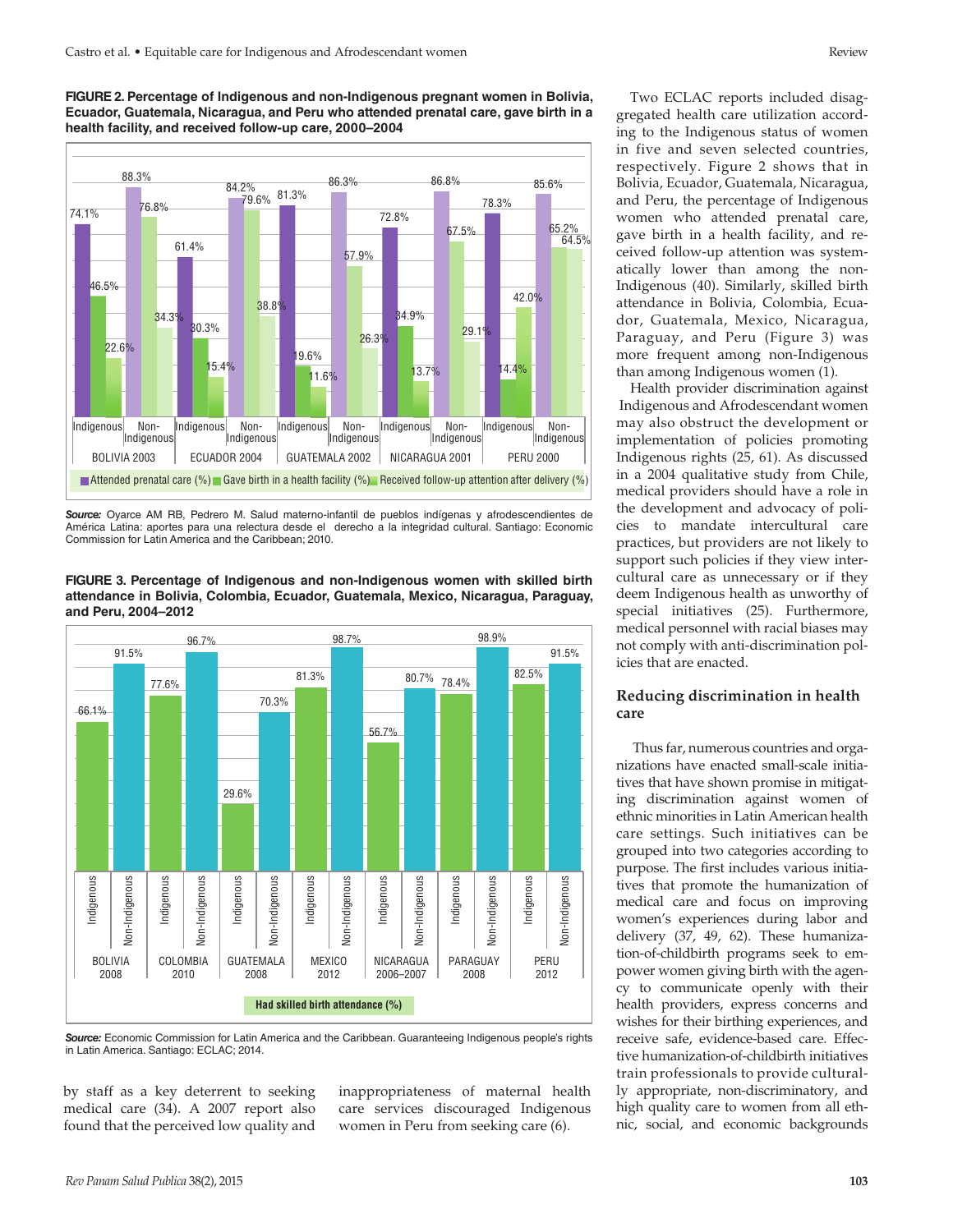and should inspire medical personnel to respect female patients as humans rather than treat them as merely laboring bodies  $(62)$ .

The second group of interventions have focused on promoting intercultural care. Designed to improve the quality of medical attention for Indigenous or other ethnic minorities, intercultural care incorporates languages spoken by ethnic minorities and recognizes the existence of alternative models of health and healing (25). Intercultural care practices are tailored to suit the needs of the specific populations they serve and ultimately seek to create cultures of non-discrimination, respect, and cultural competency within health care systems (25). Specific components of intercultural care programs frequently include: communication workshops for medical staff to learn Indigenous languages as well as techniques for establishing an open dialogue with patients (25, 26, 63), training sessions to promote cultural sensitivity and humility among providers (64–66), and installations of traditional medicine practitioners within biomedical health facilities (26, 61). Programs have both been implemented directly into medical and educational systems by local governments and health ministries or have been implemented as separate training programs overseen by independent organizations.

The list of interventions addressing provider discrimination can be found in Table 2 (40, 49, 61, 64, 66–72). Of note, the vast majority of interventions have focused on Indigenous women or Indigenous populations in general. This literature search did not find evidence of interventions specifically targeted to women of Afrodescendant or other minority backgrounds. As described in Table 2, humanization-of-care and intercultural health programs have achieved varying levels of success, with some interventions offering important lessons for future strategies in reducing provider discrimination against Indigenous, Afrodescendant, or other women of ethnic minorities. First, some interventions demonstrate that program success relies heavily on consistent Ministry of Health funding and support. The Cuetzalán Hospital in Puebla, Mexico, temporarily decreased its number of intercultural services in 2000 when the State Health Secretariat stopped funding culturallyfocused programs as a cost-saving

Another lesson from these interventions is that incorporating traditional medicine practitioners into biomedical service facilities does not necessarily ensure the provision of non-discriminatory care. While the United Nation's Children's Emergency Fund (UNICEF) and the Ministry of Health of Peru were able to improve maternal health care by incorporating culturally-appropriate maternity houses, vertical-position birthing chairs, and other physical structures into medical facilities (40), other interventions achieved less. For example, a 2013 study in Potosí, Bolivia, found that medical providers showed little respect for or desire to collaborate with traditional healers, placed in public health facilities to improve intercultural care for the indigenous (61). Similarly, although Guatemala created a law in 2000 to incorporate traditional Mayan birth attendants in medical facilities, a 2013 study discovered that many felt disregarded by medical staff and that Mayan women expressed barriers to accessing culturallyappropriate care (49).

As these programs illustrate, successful interventions need to go beyond merely implementing a legal framework dictating that traditional and biomedical practitioners coexist in medical facilities. Collaboration likely requires increased cultural humility and respect from medical providers; some interventions offer insights on possible strategies to accomplish that goal. First, a program in Guatemala demonstrated that simulation-based training could effectively improve cultural humility among providers (66). Another project in Brazil also proved it could augment the humanization of childbirth by conducting in-service training of medical staff (67). While a 2002 project in Peru did not measure outcomes specific to personnel discrimination and attitudes, its results showed increased satisfaction and health care utilization rates among Indigenous women, implying that the human-rights approach may be an effective strategy for encouraging non-discriminatory practices among medical providers (68). Furthermore, many of the successful

intercultural care programs listed in Table 2 encouraged and included the target population's direct participation in its design and administration (70, 71).

## **DISCUSSION**

Discrimination in the health care setting can deter Indigenous and Afrodescendant women from seeking medical care in the first place. When they do seek care, women of ethnic minorities may be more vulnerable than other women to receiving substandard quality of care or be subjected to longer delays—both of which preclude optimal health outcomes—along with experiencing shame, humiliation, exclusion, and other forms of human rights violations. Even though under-staffing, medication shortages, outdated or unrepaired medical equipment, lack of adherence to protocols, and weak referral systems, among others, are known to compromise quality of care for health services users regardless of ethnicity, discrimination in the health care setting is a driver of inequitable health outcomes that needs to be better understood and addressed.

This initial review can make a few overarching points. First, discrimination and violence against women of ethnic minorities in clinical settings in Latin America are pressing and overlooked issues that merit further investigation and action at the national and Regional levels. The impunity with which these violations occur and how normalized they are by women and providers alike is a reflection of society at-large (13). Second, critical to reducing discrimination is the formation of collaborative and horizontal partnerships between women of ethnic minorities and their health care providers. This form of community participation must occur within the context of broader discussions concerning gender equity and the rights of Indigenous and Afrodescendant populations. Third, health providers should be trained in the impact of discrimination and violence on health outcomes of minority ethnic groups and on their contribution to persistent health inequity.

Finally, alleviating discrimination requires health system-wide policy and structural changes that go beyond targeting individual health provider behaviors. We contend that strategies aimed solely at changing providers' behaviors will have limited impact because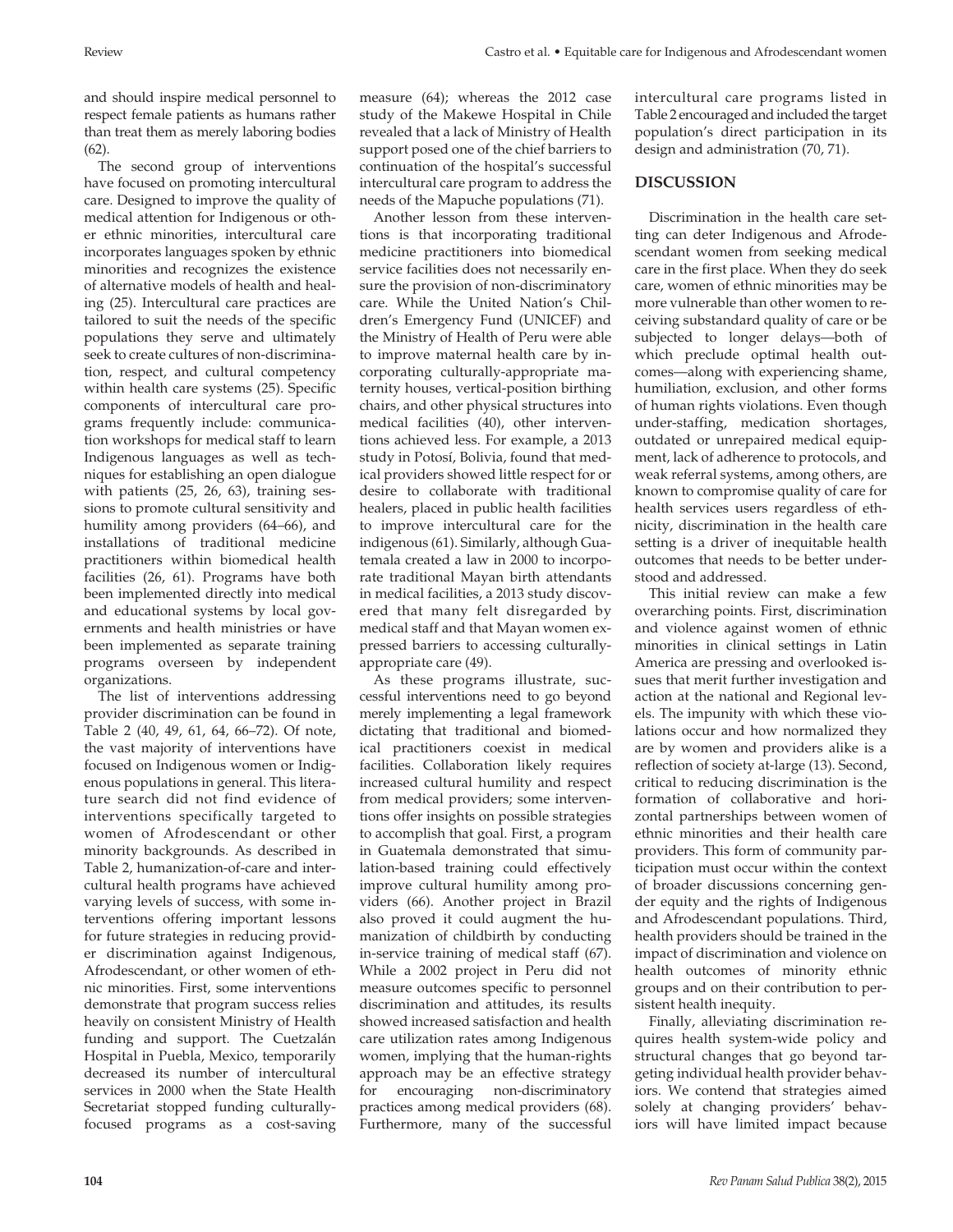| 2008-2015                                                     |                                                                                                                                                                        |                                                                                                              |                                                                                                                   |                                                                                                                                                                                                                                                                                                                                                                                                                                                                                        | Description                                                                                                                                                                                                                                                                                                                                                                                                                                                                                 |
|---------------------------------------------------------------|------------------------------------------------------------------------------------------------------------------------------------------------------------------------|--------------------------------------------------------------------------------------------------------------|-------------------------------------------------------------------------------------------------------------------|----------------------------------------------------------------------------------------------------------------------------------------------------------------------------------------------------------------------------------------------------------------------------------------------------------------------------------------------------------------------------------------------------------------------------------------------------------------------------------------|---------------------------------------------------------------------------------------------------------------------------------------------------------------------------------------------------------------------------------------------------------------------------------------------------------------------------------------------------------------------------------------------------------------------------------------------------------------------------------------------|
| Reference                                                     | Location (year), organization                                                                                                                                          | Program                                                                                                      | Target population                                                                                                 | Processes                                                                                                                                                                                                                                                                                                                                                                                                                                                                              | <b>Outcomes</b>                                                                                                                                                                                                                                                                                                                                                                                                                                                                             |
| Misago et al<br>2001 (67)                                     | Ceará area, Brazil (1996-2001),<br>Cooperation Agency & the<br>Japanese International<br>Ministry of Health                                                            | Projeto Luz (also called the<br>Maternal and Child Health<br>Improvement Project)                            | municipalities of Ceará<br>medical personnel at<br>hospitals in five                                              | Traditional birth attendants, The program integrated midwives and traditional birth<br>series of workshops, seminars, and training sessions<br>attendants into biomedical facilities, and conducted a<br>to increase empathy and communication strategies<br>among medical personnel over 5 years.                                                                                                                                                                                     | establishing a culture of humanization within maternal<br>expanded to other municipalities in the State of Ceará<br>A study using the Rapid Anthropological Assessment<br>Procedure declared the program to be successful in<br>health facilities. Projeto Luz's experience was later<br>and to other states in northeast Brazil.                                                                                                                                                           |
| et al., 2004 (64)<br>Duarte-Gómez                             | Puebla, Mexico (2003 - present),<br>Ministry of Health and State<br>Health Secretariat                                                                                 | con<br>Medicina Tradicional<br>(Integral Hospitals with<br><b>Traditional Medicine)</b><br>Hospital Integral | Health care providers,<br>Indigenous persons<br>traditional medicine<br>seeking health care<br>practitioners, and | intercultural care to encourage health care utilization<br>hospitals into "Integral Hospitals" that would offer<br>among Indigenous populations. Local Indigenous<br>The Puebla Health Secretariat created a series of<br>policies and programs to transform five existing<br>remodeling. Traditional medicines and practices<br>councils participated in advising the hospitals'<br>personnel received intercultural care training.<br>became available at the facilities and medical | considerations affected the development of intercultural<br>patients showed that the hospital's intercultural care<br>care policies. However, review of hospital data and<br>interviews with medical providers and Indigenous<br>A case study examining the transformation of the<br>programs showed promise in encouraging health<br>Cuetzalán Hospital into an "Integral Hospital with<br>service utilization and offering effective care.<br>Traditional Medicine" showed that financial |
| Kayongo et al.,<br>2005 (68)                                  | Averting Maternity Death and<br>Peru (2002), CARE and the<br>Disability Project                                                                                        | Management of Maternal<br>Foundations to Enhance<br>Emergencies                                              | Health care providers and<br>patients                                                                             | new signs written in local languages, vertical-birthing<br>care, human rights, and non-discrimination against<br>The program conducted multiple workshops at five<br>Indigenous women. Medical facilities also adopted<br>maternal health facilities that focused on quality of<br>chairs, privacy curtains, among others.                                                                                                                                                             | systems and overall atmosphere. However, the program<br>increased and improvements were reported in referral<br>produced no hard evidence regarding respectful and<br>non-discriminatory practices, and overall quality<br>The number of emergency obstetric care visits<br>improvements were not measured.                                                                                                                                                                                 |
| Vivar, 2007 (69)                                              | International, Ecuador, Quality<br>Ecuador (2005) Family Care<br>Assurance Project, and the<br>Tungurahua Health District                                              | needs and values in health<br>understand Indigenous<br>Untitled - project to<br>care                         | Providers and Indigenous<br>patients                                                                              | adapt childbirth through dialogue between traditional<br>The project's goal was to humanize and culturally<br>and modern medicine health providers and users.                                                                                                                                                                                                                                                                                                                          | components of care. Tungurahua's public health services<br>are incorporating these into standard delivery services.<br>childbirth position, quality of care, and comprehensive<br>The project discovered that the freedom to choose the<br>Outcomes of these new practices were not specified.<br>information were the most important cultural                                                                                                                                              |
| 2010 (37) and<br><b>USAID, 2008</b><br>Bowser & Hill,<br>(70) | and Ecuador Child Survival Project<br>Assurance Project & Health Care<br>Research Company, FCI, Quality<br>Improvement Project of USAID,<br>Ecuador (2008), University | Untitled - cultural adaptation Providers and Indigenous<br>of births programs                                | patients                                                                                                          | The program in four regional hospitals sought to make<br>expectations through coaching visits during 2008 to<br>health care more responsive to users' cultural<br>support improvement teams.                                                                                                                                                                                                                                                                                           | family members during delivery, user satisfaction, and<br>The project was reported to increase the presence of<br>the total number of institutional deliveries.                                                                                                                                                                                                                                                                                                                             |
| Oyarce & Pedrero,<br>2010(40)                                 | Peru (2004), UNICEF and Ministry Untitled -program t<br>of Health                                                                                                      | ealth<br>$\Omega$<br>improve maternal h                                                                      | Indigenous women, health<br>care providers                                                                        | program worked to conduct intercultural care training<br>delivery. It also renovated maternal health facilities to<br>facilities for women and their families to stay prior to<br>attendants in facilities. For health care providers, the<br>The program created maternity houses near medical<br>ensure women can bring companions into the labor<br>include vertical-birthing chairs, enacted policies to<br>and delivery wards, and permitted traditional birth                    | (Continued)<br>After initial success, this program was adopted by the<br>Ministry of Health of Peru to be a norm in medical<br>facilities throughout the country.                                                                                                                                                                                                                                                                                                                           |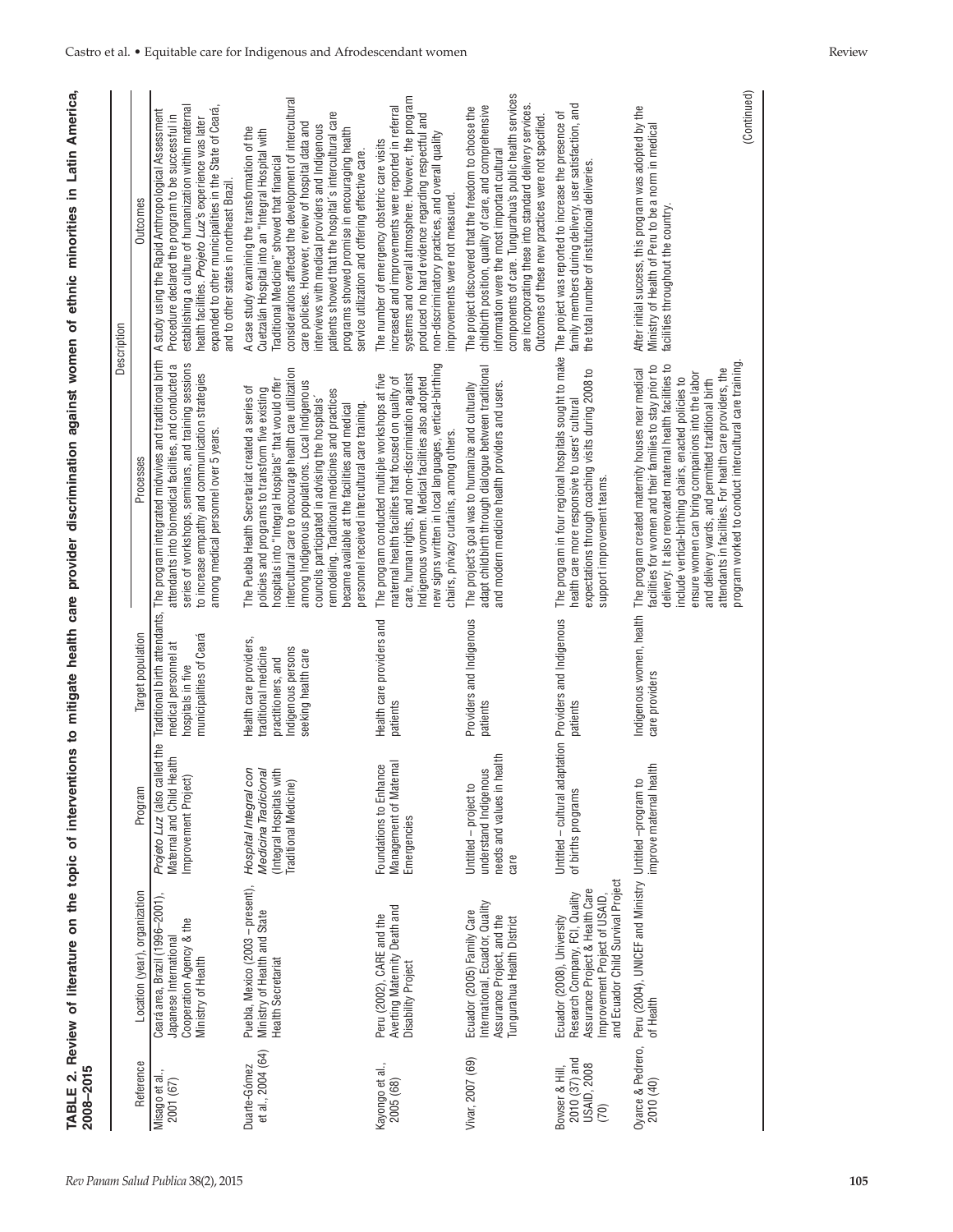| TABLE 2. (Continued)           |                                                                                                                                                                                                                                               |                                                                                    |                                                                                                                                     |                                                                                                                                                                                                                                                                                                                                                                                                                                                                                                                                                                                                     |                                                                                                                                                                                                                                                                                                                                                                                                                                                                                                                                                                                                                                                                                                                          |
|--------------------------------|-----------------------------------------------------------------------------------------------------------------------------------------------------------------------------------------------------------------------------------------------|------------------------------------------------------------------------------------|-------------------------------------------------------------------------------------------------------------------------------------|-----------------------------------------------------------------------------------------------------------------------------------------------------------------------------------------------------------------------------------------------------------------------------------------------------------------------------------------------------------------------------------------------------------------------------------------------------------------------------------------------------------------------------------------------------------------------------------------------------|--------------------------------------------------------------------------------------------------------------------------------------------------------------------------------------------------------------------------------------------------------------------------------------------------------------------------------------------------------------------------------------------------------------------------------------------------------------------------------------------------------------------------------------------------------------------------------------------------------------------------------------------------------------------------------------------------------------------------|
| Reference                      | Location (year), organization                                                                                                                                                                                                                 | Program                                                                            | Target population                                                                                                                   | Processes                                                                                                                                                                                                                                                                                                                                                                                                                                                                                                                                                                                           | Outcomes<br>Description                                                                                                                                                                                                                                                                                                                                                                                                                                                                                                                                                                                                                                                                                                  |
| Torri, 2012 (71)               | Indigenous Association, regional<br>Chile (1999 -present), Chilean<br>and municipal governments of<br>Chile                                                                                                                                   | Makewe Hospital                                                                    | providers who serve them<br>peoples and health care<br>Mapuche Indigenous                                                           | in both Spanish and Mapudungun. Medical personnel<br>model. Signs and literature in the hospital are written<br>leaders and incorporates local healers and Mapuche<br>are strongly encouraged to study Mapuche culture.<br>is mostly directed by local Indigenous Association<br>traditional practices into the biomedical delivery                                                                                                                                                                                                                                                                 | Other patients expressed that intercultural health systems<br>were not truly intercultural, as they had not improved the<br>One of the first intercultural hospitals in Chile, Makewe 25 of 32 patients interviewed chose the hospital because<br>reported close relationships with local Mapuche leaders.<br>outstanding issues include a lack of national regulation<br>of its high quality services. Most patients reported that<br>government funding for intercultural health programs.<br>"comprehensible and satisfactory" and many doctors<br>poverty and exclusion affecting the Mapuche. Other<br>concerning intercultural care practices and minimal<br>communication with medical providers was              |
| -ahey, et al.,<br>2013 (66)    | boards of numerous universities, Oportuno<br>funded by WHO and Bill & Melinda (PRONTO)<br>boards of numerous universities,<br>Guatemala (2011-2012), project<br>approved by internal review<br>Four northern districts of<br>Gates Foundation | Obstétrico y Neonatal:<br>Programa de Rescate<br>Tratamiento Óptimo y              | Health care providers and<br>comadronas (traditional<br>birth attendants)                                                           | Already operating in Mexico and Kenya, PRONTO was<br>identify the specific barriers to facility-based care and<br>then held cultural humility training for providers that<br>adapted for implementation at community clinics in<br>simulation scenarios requiring cultural competency.<br>Guatemala. The program first held focus groups to<br>included the participation of comadronas and                                                                                                                                                                                                         | interactive learning, including simulation, is an effective<br>applied in other settings with minor adjustments to suit<br>The experience of PRONTO in Guatemala indicates that<br>way to promote cultural fluency among health care<br>providers. Core activities of the program could be<br>the specific cultural context in which it is applied.                                                                                                                                                                                                                                                                                                                                                                      |
| 2013 (61)                      | Torri & Hollenberg, Tinguipaya, Potosí area, Bolivia<br>municipal health care network<br>Internazionale & Tinguipaya<br>(2007), Cooperazione                                                                                                  | Comunitaria Intercultural<br>(Intercultural Community<br>Salud Familiar<br>Health) | center designed to provide<br>culturally-appropriate<br>Health providers and<br>services                                            | traditional healers at health utilization among Indigenous women, and raise their<br>satisfaction. Project staff constructed a health center<br>providers, and installed traditional healers alongside<br>medicine, conducted workshops to increase cultural<br>The pilot project sought to increase health care<br>to incorporate both biomedicine and traditional<br>sensitivity and competency among health care<br>biomedical practitioners.                                                                                                                                                    | biomedical practitioners. While progress is being made<br>communication and respect between traditional healers<br>healers felt disregarded or discriminated against by the<br>to improve culturally-appropriate care for Indigenous<br>women, additional efforts must focus on improving<br>Interviews with biomedical practitioners, traditional<br>healers, and women users revealed that traditional<br>and biomedical practitioners.                                                                                                                                                                                                                                                                                |
| Van Dijk, et al.,<br>2013 (49) | Unidad de Atencion de la Salud de<br>Interculturalidad en Guatemala,<br>Guatemala (2000 - present),<br>los Pueblos Indígenas e<br>Multiple departments of<br>Ministry of Health                                                               | Traditional and Alternative<br>National Program of<br>Medicine (PNMTA).            | Biomedical maternal health<br>comadronas, traditional<br>Mayan birth attendants<br>care practitioners and                           | services and enhance acceptance of the comadronas<br>stationed at health facilities or allowed to accompany<br>trainings for personnel in health facilities throughout<br>the country, to explain traditional obstetric practices,<br>emphasize the importance of culturally-appropriate<br>reconstructed/redecorated to appeal to Indigenous<br>care in Mayan languages, either through bi-lingual<br>women. Comadronas were either permanently<br>The Ministry of Health offered multidisciplinary<br>in maternal care services. Some facilities were<br>staff or through comadrona interpreters. | appropriate care. While the program has improved care<br>women through birthing experiences. Women received seeking among many Mayan women, more efforts are<br>condescended to comadronas and tried to "correct"<br>awareness for Indigenous rights and culture among<br>needed to improve attitudes, as well as respect and<br>health facility. In many cases, biomedical providers<br>their practices, creating a power structure between<br>traditional and biomedical providers. Many women<br>intercultural care varied greatly by department and<br>users still report barriers to obtaining culturally-<br>implemented and had succeeded in improving<br>The extent to which the programs had been<br>providers. |
| Diehl & Langdon,<br>2015 (72)  | Brazil (2000), Brazilian Indigenous population)<br>Tierra Indígena Kaingáng (TIK),<br>Health Care System                                                                                                                                      | Kaingáng (Indigenous                                                               | the implementation of the<br>Analysis of tensions and<br>negotiations before/after<br>Indigenous Health care<br>Subsystem in Brazil | was intermittent. There was an infirmary/health post in roles for the Indigenous population encouraging their<br>the major village of TIK. Eventually, mobile teams participation in the planning and execution of health<br>Since 1998, a dentist and a doctor see patients once a<br>In the 1990s, the availability of health services in TIK<br>distribution of medications, and dental assistance.<br>made up of doctors, dentists, and nurses visited<br>villages providing vaccinations, initial diagnosis,<br>week in the major town.                                                        | shifted toward more centralization, increasing the role<br>decreasing the role of Indigenous organizations. The<br>The Indigenous Health Care Subsystem created new<br>Indigenous people have since experienced a loss of<br>organizational structures. However, in 2004, policy<br>services, as well as respect for their culture and<br>of municipalities in health services delivery and<br>autonomy and self-determination.                                                                                                                                                                                                                                                                                          |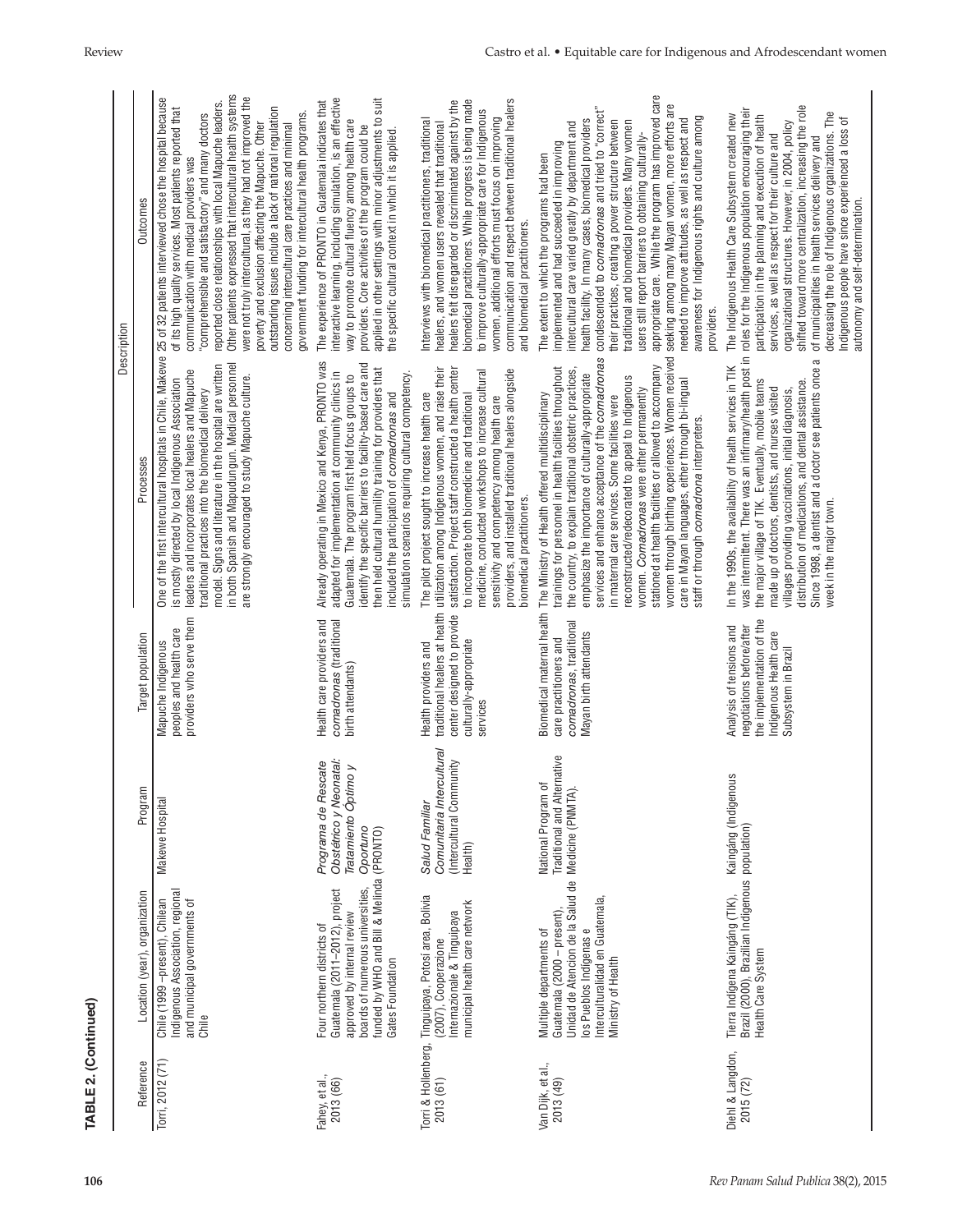they fail to address the broader context: women's needs and the socioeconomic inequality in which intra-hospital relations are built. As argued by numerous studies conducted in Mexico, the mistreatment of female patients is a form of institutional violence, embedded in both the country's medical education system and in the hierarchical power structures within hospitals. Discriminatory actions by medical providers certainly reflect personal prejudices, however, they also stem from the medical field's overarching norms that all too often portray women as inferior or undeserving of medical citizenship and other rights (12, 38). Larger-scale policies and strategies that transform power dynamics inside medical schools, health facilities, and in society at-large are critical to uprooting the cause of a prevalent manifestation of health care inequity, that is, social discrimination and violence against women and ethnic minorities.

This review did not find clear evidence of such large-scale interventions in Latin America, save in a recent case. In 2007, the Government of Venezuela enacted the "Right of Women to a Violence-free Life" law (Ley Orgánica Sobre el Derecho de las Mujeres a una Vida Libre de Violencia) to address discrimination and economic, social, and political inequalities affecting women throughout the country and to define "obstetric violence" as a criminal offense subject to fines (73, 74). According to a study of 500 medical personnel surveyed 3 years later, 89% were familiar with the term "obstetric violence" and 87% with the law's existence; however, 73% were unfamiliar

nous people's rights in Latin America.

2. Inter-American Development Bank. Voice and visibility: Afrodescendants and the Inter-American Development Bank. Wa-

3. Rangel M, del Popolo F. Juventud afrodescendiente en América Latina: realidades diversas y derechos (in)cumplidos. Santiago: Economic Commission for Latin America and the Caribbean; 2011. 4. Lopes F. Experiências desiguais ao nascer, viver, adoecer e morrer: tópicos em saúde da população negra no Brasil. In: I Seminário Nacional de Saúde da População Negra. Brasilia: Seppir, Ministério da Saúde; 2004.

Santiago: ECLAC; 2014.

shington, DC: IDB; 2015.

with the procedures for reporting these offenses (75). Consequently, while the legal criminalization of obstetric violence sets a precedent for future policy strategies, their success requires complementary programs that familiarize health care staff with specific definitions of obstetric violence and with accountability mechanisms.

## **Limitations**

Some limitations of this review should be noted. Despite important advances, such as including ethnicity data in census and surveys across Latin America since 2000, there continues to be a dearth of information on health outcomes among ethnic minorities, particularly the Indigenous and Afrodescendants. In addition, this search was limited to studies with published results that could be identified via searchable databases. This excluded most books and chapters in books. Furthermore, by focusing on ethnic minorities, this review may have excluded women, who regardless of their ethnicity, might have experienced health care discrimination due to poverty or other stigmatizing conditions.

### **Conclusions**

Health provider discrimination against Indigenous and Afrodescendant women is a primary barrier to quality health care access in Latin America. Ultimately, discriminatory practices deter women from seeking care. That said, strategies that target only provider behavior have limited impact because

they do not address women's needs and the context of socioeconomic inequality present in the health care setting. To ensure optimal health outcomes for people of all ethnicities in Latin America, discrimination in health care settings needs to be understood as a key driver of inequitable health outcomes and eradicated.

Overall, more research is needed to determine the various forms and effects of discrimination and violence experienced by Indigenous and Afrodescendant women in health care settings, as well as to define best practices for designing, implementing, and evaluating programs to promote non-discriminatory care and to respond to women's needs.

**Acknowledgements.** Arachu Castro was funded through gifts from the Zemurray Foundation for her position as the Samuel Z. Stone Chair of Public Health in Latin America at the Tulane School of Public Health and Tropical Medicine (New Orleans, Louisiana, United States). The authors wish to thank Amparo Gordillo for earlier discussions on the topic; Madeline Noble for her research assistantship; and Óscar Mujica, Anna Coates, and Roberto Castro for their encouraging input.

#### **Conflicts of interest.** None.

**Disclaimer.** Authors hold sole responsibility for the views expressed in the manuscript, which may not necessarily reflect the opinion or policy of the RPSP/ PAJPH and/or PAHO.

- 1. Economic Commission for Latin America and the Caribbean. Guaranteeing Indige-
	- 5. Valeggia C. The Global and the local: health in Latin American Indigenous women. Health Care Women Int. 2014; 1–15. DOI: 10.1080/07399332.2014.954704.

**REFERENCES**

- 6. Yamin AE, Cole J, Moore Simas TA, Brown M. Deadly delays: maternal mortality in Peru: a rights-based approach to safe motherhood. Cambridge, Massachusetts: Physicians for Human Rights; 2007.
- 7. Krieger N. Methods for the scientific study of discrimination and health: an ecosocial approach. Am J Public Health. 2012;102 (5):936–44.
- 8. Pascoe EA, Smart Richman L. Perceived discrimination and health: a meta-analytic review. Psychol Bull. 2009;135(4):531–54.
- 9. Castro A. Contracepting at childbirth: the integration of reproductive health and

population policies in Mexico. In: Castro A, Singer M, eds. Unhealthy health policy: a critical anthropological examination. Walnut Creek, CA: Altamira Press; 2004. Pp. 133–44.

- 10. Whitehead M. The concepts and principles of equity and health. Int J Health Services. 1992;22(3):429–45.
- 11. World Health Organization. The prevention and elimination of disrespect and abuse during facility-based childbirth. WHO Statement. Geneva: WHO; 2014.
- 12. Castro R. Génesis y práctica del habitus médico autoritario en México. Rev Mex Sociol. 2014;76(2):167–97.
- 13. Freedman LP, Kruk ME. Disrespect and abuse of women in childbirth: challenging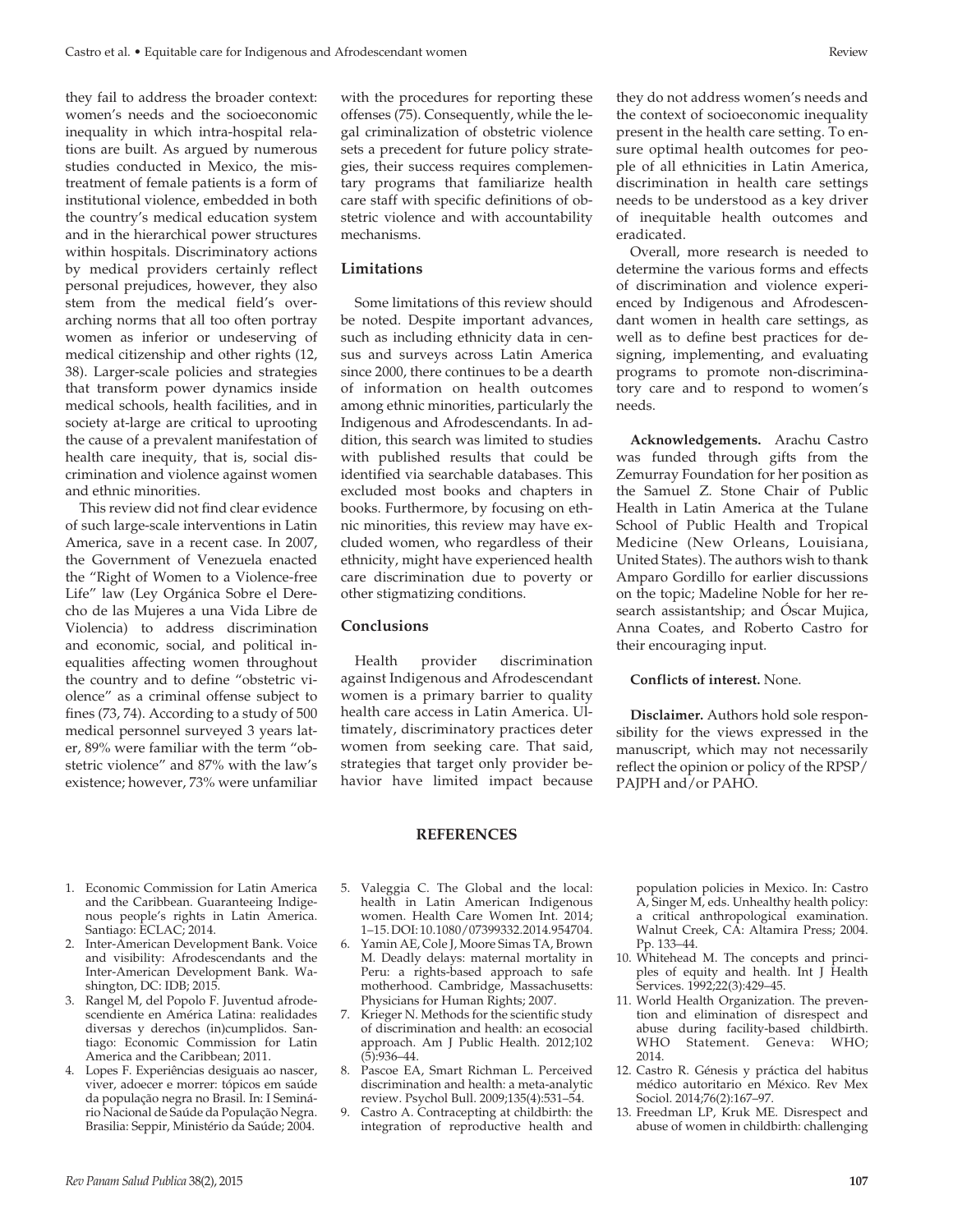the global quality and accountability agendas. Lancet. 2014;384(9948):e42–4.

- 14. Jewkes R, Penn-Kekana L. Mistreatment of women in childbirth: time for action on this important dimension of violence against women. PLoS Med. 2015;12(6): e1001849.
- 15. Pan American Health Organization. Health in the Americas, 2012. Washington, DC: PAHO; 2012.
- 16. Lopes F. Para além da barreira dos números: desigualdades raciais e saúde. Cad Saude Publica. 2005;21(5):1595–601.
- 17. Goldade K. "Health is hard here" or "health for all"? The politics of blame, gender, and health care for undocumented Nicaraguan migrants in Costa Rica. Med Anthropol Q. 2009;23(4):483–503.
- 18. Scozia Leighton C, Leiva C, Garrido N, Leiva A. Barreras interaccionales en la atención materno-infantil a inmigrantes peruanas. Revista Sociedad y Equidad. 2014;(6):6–33.
- 19. Bohren MA, Vogel JP, Hunter EC, Lutsiv O, Makh SK, Souza JP, et al. The mistreatment of women during childbirth in health facilities globally: a mixed-methods systematic review. PLoS Med. 2015;12(6): e1001847.
- 20. Castro R. Formas de precariedad y autoritarismo presentes en la vivencia de la reproducción en el área rural de Morelos. In: Stern C, Echarri C, eds. Salud reproductiva y sociedad Resultados de investigación. Mexico City: El Colegio de México; 2000. Pp. 33–66.
- 21. Coimbra Jr CEA, Santos RV. Saúde, minorias e desigualdade: algumas teias de interrelações, com ênfase nos povos indígenas no Brasil. Ciênc Saúde Coletiva. 2000;5(1): 125–32.
- 22. de Oliveira ZM, Madeira AM. Vivenciando o parto humanizado: um estudo fenomelógico sob a ótica de adolescentes. Rev Esc Enferm USP. 2002;36(2):133–40.
- 23. Castro R, Erviti J. Violations of reproductive rights during hospital births in Mexico. Health Hum Rights. 2003;7(1):90–110.
- 24. Miller S, Cordero M, Coleman AL, Figueroa J, Brito-Anderson S, Dabagh R, et al. Quality of care in institutionalized deliveries: the paradox of the Dominican Republic. Int J Gynaecol Obstet. 2003; 82(1):89–103.
- 25. Alarcón-Muñoz AM, Astudillo P, Barrios S, Rivas E. Política de salud intercultural: Perspectiva de usuarios mapuches y equipos de salud en la IX región, Chile. Rev Med Chile. 2004;132(9):1109–14.
- 26. Roost M, Johnsdotter S, Liljestrand J, Essen B. A qualitative study of conceptions and attitudes regarding maternal mortality among traditional birth attendants in rural Guatemala. BJOG. 2004;111(12): 1372–7.
- 27. Alarcón-Muñoz AM, Vidal-Herrera AC. Dimensiones culturales en el proceso de atención primaria infantil: perspectivas de las madres. Salud Publica Mex. 2005; 47(6):440–6.
- 28. Leal MdC, da Gama SGN, da Cunha CB. Racial, sociodemographic, and prenatal and childbirth care inequalities in Brazil, 1999-2001. Rev Saude Publica. 2005;39(1): 100–7.
- 29. Fernández Juárez G. Salud e interculturalidad: Sugerencias para organizaciones de salud en contextos indígenas, a partir de una experiencia boliviana. Rev Dialectol Tradiciones Pop. 2005;60(2):29–53.
- 30. Teixeira NZ, Pereira WR. Parto hospitalar experiências de mulheres da periferia de Cuibá-MT. Rev Bras Enferm. 2006;59(6): 740–4.
- 31. Hautecoeur M, Zunzunegui MV, Vissandjee B. Las barreras de acceso a los servicios de salud en la población indígena de Rabinal en Guatemala. Salud Pub Mex. 2007; 49(2):86–93.
- 32. Ariza-Montoya JF, Hernández-Álvarez ME. Equidad de Etnia en el Acceso a los Servicios de Salud en Bogotá, Colombia, 2007. Rev Salud Pub. 2008;10(1):58–71.
- 33. Nagahama EE, Santiago SM. Práticas de atenção ao parto e os desafios para humanização do cuidado em dois hospitais vinculados ao Sistema Único de Saúde em município da Região Sul do Brasil. Cad Saude Publica. 2008;24(8):1859–68.
- 34. Otis KE, Brett JA. Barriers to hospital births: why do many Bolivian women give birth at home? Rev Panam Salud Publica. 2008;24(1):46–53.
- 35. Almeida MS, Silva IA. Necessidades de mulheres no puerpério imediato em uma maternidade. Rev Esc Enferm USP. 2008;42(2):347–54.
- 36. Roost M, Jonsson C, Liljestrand J, Essen B. Social differentiation and embodied dispositions: a qualitative study of maternal care-seeking behaviour for near-miss morbidity in Bolivia. Reprod Health. 2009;6:13.
- 37. Bowser D, Hill K. Exploring evidence for disrespect and abuse in facility-based childbirth. Washington, DC: USAID-TRAction Project; 2010.
- 38. Castro R. Habitus profesional y ciudadanía: hacia un estudio sociológico sobre los conflictos entre el campo médico y los derechos en salud reproductiva en México. In: Castro R, López Gómez A, eds. Poder médico y ciudadanía: el conflicto social de los profesionales de la salud con los derechos reproductivos en América Latina Avances y desafíos en la investigación regional. Mexico City: UNAM, CRIM; 2010. Pp. 49–72.
- 39. Castro R, López Gómez A. Poder médico y ciudadanía: el conflicto social de los profesionales de la salud con los derechos reproductivos en América Latina. Mexico: UNAM, CRIM. 2010.
- 40. Oyarce AM RB, Pedrero M. Salud materno-infantil de pueblos indígenas y afrodescendientes de América Latina: aportes para una relectura desde el derecho a la integridad cultural. Santiago: Economic Commission for Latin America and the Caribbean; 2010.
- 41. Felker-Kantor E. Perceptions of maternal health care among Haitian women in the Dominican Republic: do race and ethnicity matter? Miami: University of Miami; 2011.
- 42. García-Jorda D, Díaz-Bernal Z, Acosta Alamo M. El nacimiento en Cuba: análisis de la experiencia del parto medicalizado desde una perspectiva antropológica*.* Cien Saúde Colet. 2012;17(7):1893–902.
- 43. Rohloff P, Diaz AK, Dasgupta S. "Beyond development:" a critical appraisal of the emergence of small health care non-governmental organizations in rural Guatemala. Hum Organ. 2011;70(4):427–37.
- 44. Enderle Cde F, Kerber NP, Susin LR, Goncalves BG. Parto de adolescentes: elementos qualitativos da assistência. Rev Esc Enferm USP. 2012;46(2):287–94.
- 45. Ishida K, Stupp P, Turcios-Ruiz R, William DB, Espinoza E. Ethnic inequality in Guatemalan women's use of modern reproductive health care. Int Perspect Sexual Reprod Health. 2012;38(2):99–108.
- 46. Muñoz Bravo SF, Castro E, Castro Escobar ZA, Chávez Narvaez N, Ortega Rodriguez DM. Interculturalidad y percepciones en salud materno-perinatal, Toribio Cauca 2008–2009. Rev Universidad Industrial Santander Salud. 2012;44:39–44.
- 47. Wurtz H. Indigenous women of Latin America: unintended pregnancy, unsafe abortion, and reproductive health outcomes. Pimatisiwin. 2012;10(3):271–82.
- 48. Aguiar JM, d'Oliveira AF, Schraiber LB. Violência institucional, autoridade médica e poder nas maternidades sob a ótica dos profissionais de saúde. Cad Saude Publica. 2013;29(11):2287–96.
- 49. Van Dijk M, Ruiz MJ, Letona D, García SG. Ensuring intercultural maternal health care for Mayan women in Guatemala: a qualitative assessment. Cult Health Sex. 2013;15(suppl 3):S365–82.
- 50. Gamlin JB. Shame as a barrier to health seeking among Indigenous Huichol migrant labourers: an interpretive approach of the "violence continuum" and "authoritative knowledge." Soc Sci Med. 2013;97: 75–81.
- 51. Yajahuanca RdSA, Fontenele CV, Sena BF, Diniz SG. Parto no posto de saúde e em casa: Uma análise da assistência ao parto entre as mulheres Kukamas Kukamirias do Peru. J Hum Growth Dev. 2013;23(3):1–9.
- 52. Castro R, Erviti J. 25 años de investigación sobre violencia obstétrica en México. Rev CONAMED. 2014;19(1):37–42.
- 53. Chomat AM, Solomons NW, Montenegro G, Crowley C, Bermudez OI. Maternal health and health-seeking behaviors among Indigenous Mam mothers from Quetzaltenango, Guatemala. Rev Panam Salud Publica. 2014;35:113–20.
- 54. Gamlin JB, Hawkes SJ. Pregnancy and birth in an Indigenous Huichol community: from structural violence to structural policy responses. Cult Health Sex. 2015;17(1): 78–91.
- 55. Planas ME, García PJ, Bustelo M, Cárcamo CP, Martínez S, Nopo H, et al. Effects of ethnic attributes on the quality of family planning services in Lima, Peru: a randomized crossover trial. PLoS One. 2015;10(2):e0115274.
- 56. Cordeiro AMNR. Saúde da População negra: Um espaço de ausências. Padê: Estudos em filosofia, raça, gênero e direitos humanos. Brasilia: UniCEUB, FACIS; 2007.
- 57. Economic Commission for Latin America and the Caribbean. Pueblos indígenas y afrodescendientes de América Latina y el Caribe: información sociodemográfica para políticas y programas. Santiago: ECLAC; 2006